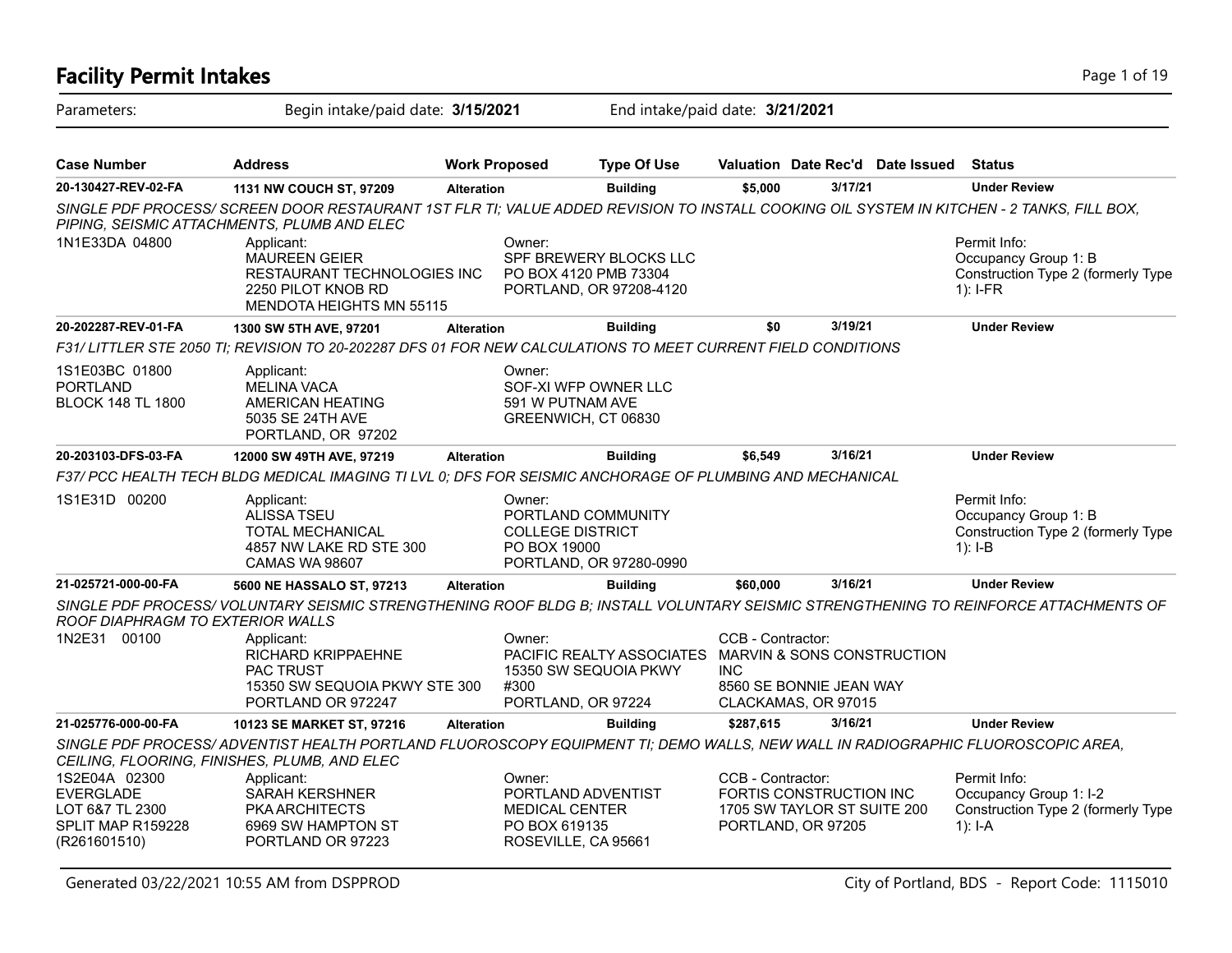# **Facility Permit Intakes** Page 2 of 19

| <b>Case Number</b>                                                                         | <b>Address</b>                                                                                                                                                                                                                                                                     | <b>Work Proposed</b>   | <b>Type Of Use</b>                                                        |                                                             |                                                                                                              | Valuation Date Rec'd Date Issued | <b>Status</b>                                                                            |
|--------------------------------------------------------------------------------------------|------------------------------------------------------------------------------------------------------------------------------------------------------------------------------------------------------------------------------------------------------------------------------------|------------------------|---------------------------------------------------------------------------|-------------------------------------------------------------|--------------------------------------------------------------------------------------------------------------|----------------------------------|------------------------------------------------------------------------------------------|
| 21-025942-000-00-FA                                                                        | 5227 NE 152ND AVE                                                                                                                                                                                                                                                                  | <b>Alteration</b>      | <b>Building</b>                                                           | \$70,000                                                    | 3/16/21                                                                                                      |                                  | <b>Under Review</b>                                                                      |
|                                                                                            | SINGLE PDF PROCESS/PROLOGIS BLDG 6 OREGON SPICE TI; NEW TENANT - HIGH PILE PALLET RACKING MAX HEIGHT 20 FT                                                                                                                                                                         |                        |                                                                           |                                                             |                                                                                                              |                                  |                                                                                          |
| 1N2E24 01800                                                                               | Applicant:<br><b>TRENT INGLESBY</b><br>NORTHWEST HANDLING SYSTEMS<br>18008 NE AIRPORT WAY<br>PORTLAND OR 97230                                                                                                                                                                     | Owner:<br><b>TRUST</b> | SECURITY CAPITAL IND<br>2235 FARADAY AVE #O<br>FREMONT, CA 94538          | CCB - Contractor:<br><b>SYSTEMS INC</b><br>RENTON, WA 98057 | NORTH WEST HANDLING<br>1100 SW 7TH STREET                                                                    |                                  |                                                                                          |
| 21-026275-000-00-FA                                                                        | 6615 NE GLISAN ST, 97213                                                                                                                                                                                                                                                           | <b>Alteration</b>      | <b>Building</b>                                                           | \$15.000                                                    | 3/17/21                                                                                                      |                                  | <b>Under Review</b>                                                                      |
|                                                                                            | SINGLE PDF PROCESS/ FRED MEYER GLISAN AWNING REPLACEMENT; REPLACE EXTERIOR ENTRY AWNING DUE TO SNOW STORM DAMAGE                                                                                                                                                                   |                        |                                                                           |                                                             |                                                                                                              |                                  |                                                                                          |
| 1N2E32BC 08000<br><b>NORTH MT TABOR</b><br><b>BLOCK F&amp;G&amp;15-18 TL</b><br>8000       | Applicant:<br><b>VICTORIA SCHADE</b><br><b>WESTERN CONSTUCTION</b><br><b>SERVICES INC</b><br>2300 E THIRD LOOP STE 110<br>VANCOUVER WA 98661                                                                                                                                       | Owner:                 | FRED MEYER STORES INC<br>1014 VINE ST 7TH FL<br>CINCINNATI, OH 45202-1141 | CCB - Contractor:<br>PAT BRADY                              | <b>WESTERN CONSTRUCTION</b><br>SERVICES INC A CORP OF WA<br>2300 E 3RD LOOP SUITE 110<br>VANCOUVER, WA 98661 |                                  |                                                                                          |
| 21-026707-000-00-FA                                                                        | 340 SW MORRISON ST, 97204                                                                                                                                                                                                                                                          | <b>Alteration</b>      | <b>Building</b>                                                           | \$167.000                                                   | 3/18/21                                                                                                      |                                  | <b>Under Review</b>                                                                      |
| ROTUNDA ENTRANCES AND ELEC<br>1S1E03BA 07200<br><b>PORTLAND</b><br>BLOCK 50<br>LOT 1-4&6-8 | SINGLE PDF PROCESS/ PIONEER PLACE ROTUNDA EXTERIOR SECURITY DOORS; INSTALL NEW OVERHEAD COILING SECURITY DOORS AT 2 OF EXISTING<br>Applicant:<br><b>CRAIG CHINN</b><br>ARCHITECTURE DESIGN<br><b>COLLABORATIVE</b><br>23231 SOUTH POINTE DR<br>LAGUNA HILLS CA 92653<br><b>USA</b> | Owner:                 | PIONEER PLACE LLC<br>PO BOX 3487<br>CHICAGO, IL 60654-3487                | CCB - Contractor:                                           | CULP CONSTRUCTION CO A<br><b>UTAH CORPORATION</b><br>2320 SOUTH MAIN ST<br>SALT LAKE CITY, UT 84115          |                                  | Permit Info:<br>Occupancy Group 1: M<br>Construction Type 2 (formerly Type<br>$1$ : I-A  |
| 21-026726-000-00-FA                                                                        | <b>700 SW 5TH AVE</b>                                                                                                                                                                                                                                                              | <b>Alteration</b>      | <b>Building</b>                                                           | \$375.000                                                   | 3/18/21                                                                                                      |                                  | <b>Under Review</b>                                                                      |
|                                                                                            | SINGLE PDF PROCESS/ PIONEER PLACE ATRIUM EXTERIOR SECURITY DOORS; INSTALL NEW OVERHEAD COILING SECURITY DOORS AT 4 OF EXISTING ATRIUM<br>ENTRANCES & 1 AT THE TOWER PIONEER PLACE ENTRANCE (NEXT TO 888 SW 5TH AVE) AND ELEC                                                       |                        |                                                                           |                                                             |                                                                                                              |                                  |                                                                                          |
| 1S1E03BB1 90001                                                                            | Applicant:<br><b>CRAIG CHINN</b><br>ARCHITECTURE DESIGN<br><b>COLLABORATIVE</b><br>23231 SOUTH POINTE DR<br>LAGUNA HILLS CA 92653<br><b>USA</b>                                                                                                                                    | Owner:                 | PIONEER PLACE LLC<br>PO BOX 3487<br>CHICAGO, IL 60654-3487                | CCB - Contractor:                                           | CULP CONSTRUCTION CO A<br>UTAH CORPORATION<br>2320 SOUTH MAIN ST<br>SALT LAKE CITY, UT 84115                 |                                  | Permit Info:<br>Occupancy Group 1: M<br>Construction Type 2 (formerly Type<br>$1$ : I-FR |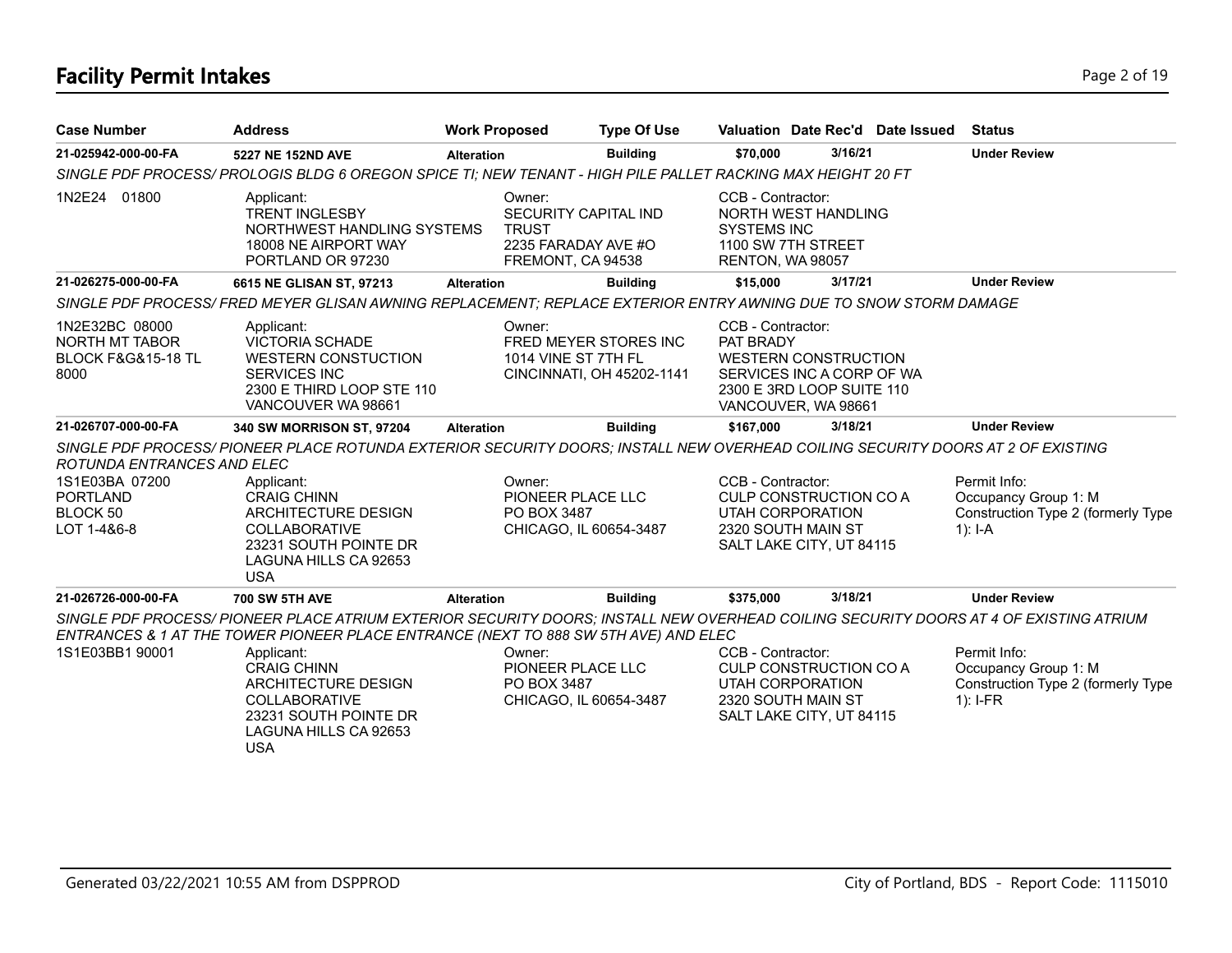# **Facility Permit Intakes** Page 3 of 19

| <b>Case Number</b>                                                                           | <b>Address</b>                                                                                                                                                                                                                                                                                                                                                                                                                                                                                            | <b>Work Proposed</b>                     | <b>Type Of Use</b>                                                                                                           |                                                           |                          | Valuation Date Rec'd Date Issued | <b>Status</b>                                                                                                              |
|----------------------------------------------------------------------------------------------|-----------------------------------------------------------------------------------------------------------------------------------------------------------------------------------------------------------------------------------------------------------------------------------------------------------------------------------------------------------------------------------------------------------------------------------------------------------------------------------------------------------|------------------------------------------|------------------------------------------------------------------------------------------------------------------------------|-----------------------------------------------------------|--------------------------|----------------------------------|----------------------------------------------------------------------------------------------------------------------------|
| 21-027093-000-00-FA                                                                          | 12775 NE MARX ST, 97230                                                                                                                                                                                                                                                                                                                                                                                                                                                                                   | <b>Alteration</b>                        | <b>Building</b>                                                                                                              | \$21,450                                                  | 3/19/21                  |                                  | <b>Under Review</b>                                                                                                        |
|                                                                                              | SINGLE PDF PROCESS/BLDG 14 TRANSCOLD DISTRIBUTION (USA) INC TI; NEW DEMISING WALL, ELEC, CEILING, FLOORING, FINISHES                                                                                                                                                                                                                                                                                                                                                                                      |                                          |                                                                                                                              |                                                           |                          |                                  |                                                                                                                            |
| 1N2E23BB 01000                                                                               | Applicant:<br><b>CASEY HEANEY</b><br><b>PACTRUST</b><br>15350 SW SEQUOIA PARKWAY, STE<br>300<br>PORTLAND, 0R 97224                                                                                                                                                                                                                                                                                                                                                                                        | Owner:<br>IP<br>#300                     | PACIFIC REALTY ASSOCIATES PACIFIC REALTY ASSOCIATES LP<br>15350 SW SEQUOIA PKWY<br>TIGARD, OR 97224-7175                     | CCB - Contractor:<br>SUITE 300<br><b>TIGARD, OR 97224</b> | 15350 SW SEQUOIA PARKWAY |                                  |                                                                                                                            |
| 20-159141-REV-01-FA                                                                          | <b>500 NE MULTNOMAH ST, 97232</b>                                                                                                                                                                                                                                                                                                                                                                                                                                                                         | <b>Alteration</b>                        | <b>Electrical</b>                                                                                                            | \$0                                                       | 3/15/21                  |                                  | <b>Under Review</b>                                                                                                        |
| 1N1E35BB 02400<br><b>HOLLADAYS ADD</b><br>BLOCK 73&80 TL 2400<br>21-025315-000-00-FA         | F36/ KPB HVAC/ELEC INFRASTRUCTURE UPGRADE 17TH & ROOF LVL TI: REVISION TO ADD REPLACEMENT OF LIGHT FIXTURES AT STAIRWELLS FROM BASEMENT<br>TO 17TH FLR - 3RD FLR STAIRWELL NOT INCLUDED THIS WORK IS UNDER SEPARATE PERMIT<br>Applicant:<br><b>NICOLE BEKKEN</b><br>INTERIOR ARCHITECTS, P.C.<br>1120 NW COUCH ST #450<br>PORTLAND, OR 97209<br>3485 S BOND AVE, 97239<br>power-OHSU CHH2 OR 6 & 7 4TH FLR TI; MINOR DEMO, NEW WALLS TO CREATE OPERATING RMS, CEILING, FLOORING, FINISHES, PLUMB AND ELEC | Owner:<br>100<br><b>Alteration</b>       | KAISER FOUNDATION HEALTH<br>PLAN OF THE NORTHWEST<br>500 NE MULTNOMAH ST STE<br>PORTLAND, OR 97232-2031<br><b>Electrical</b> | \$0                                                       | 3/15/21                  |                                  | <b>Under Review</b>                                                                                                        |
| 1S1E10AC 00307<br><b>WATERFRONT SOUTH</b><br>LOT <sub>7</sub>                                |                                                                                                                                                                                                                                                                                                                                                                                                                                                                                                           | Owner:<br><b>UNIVERSITY</b><br><b>RD</b> | OREGON HEALTH & SCIENCE<br>3181 SW SAM JACKSON PARK<br>PORTLAND, OR 97239-3011                                               |                                                           |                          |                                  |                                                                                                                            |
| 21-025349-000-00-FA                                                                          | 100 SW MAIN ST, 97204                                                                                                                                                                                                                                                                                                                                                                                                                                                                                     | <b>Alteration</b>                        | <b>Electrical</b>                                                                                                            | \$0                                                       | 3/15/21                  | 3/15/21                          | <b>Issued</b>                                                                                                              |
| 1S1E03BD 00600<br><b>PORTLAND</b><br>BLOCK 10<br>LOT 1 EXC PT IN STS<br>LOT 2-8 EXC PT IN ST | access, cctv - VBA 2ND & 3RD FL TI; DEMO WALLS, NEW WALLS TO CREATE 2ND FLR - OFFICES, OPEN OFFICES, CONFERENCE RMS, BREAK RM, STORAGE, MAIL<br>RM, PUBLICATIONS & REPRODUCTION, REST RM, HEALTH RM; 3RD FLR-OFFICES, OPEN OFFICES, CONFERENCE RMS, BREAK RM, STORAGE, REST RM, HEALTH<br>RM, IDF, COMPUTER RM; CEILING, FLOORING, FINISHES, PLUMB AND ELEC<br>Applicant:<br><b>COCHRAN INC</b><br>7550 SW TECH CENTER DR STE 220<br>TIGARD OR 97223-8061                                                 | Owner:                                   | AAT OREGON OFFICE I LLC<br>11455 EL CAMINO REAL #200<br>SAN DIEGO, CA 92130-2047                                             |                                                           |                          |                                  | Permit Info:<br>Occupancy Group 1: B Bank, Off.,<br>Med.Off., Pub.Bldg.<br>Construction Type 2 (formerly Type<br>$1$ : I-B |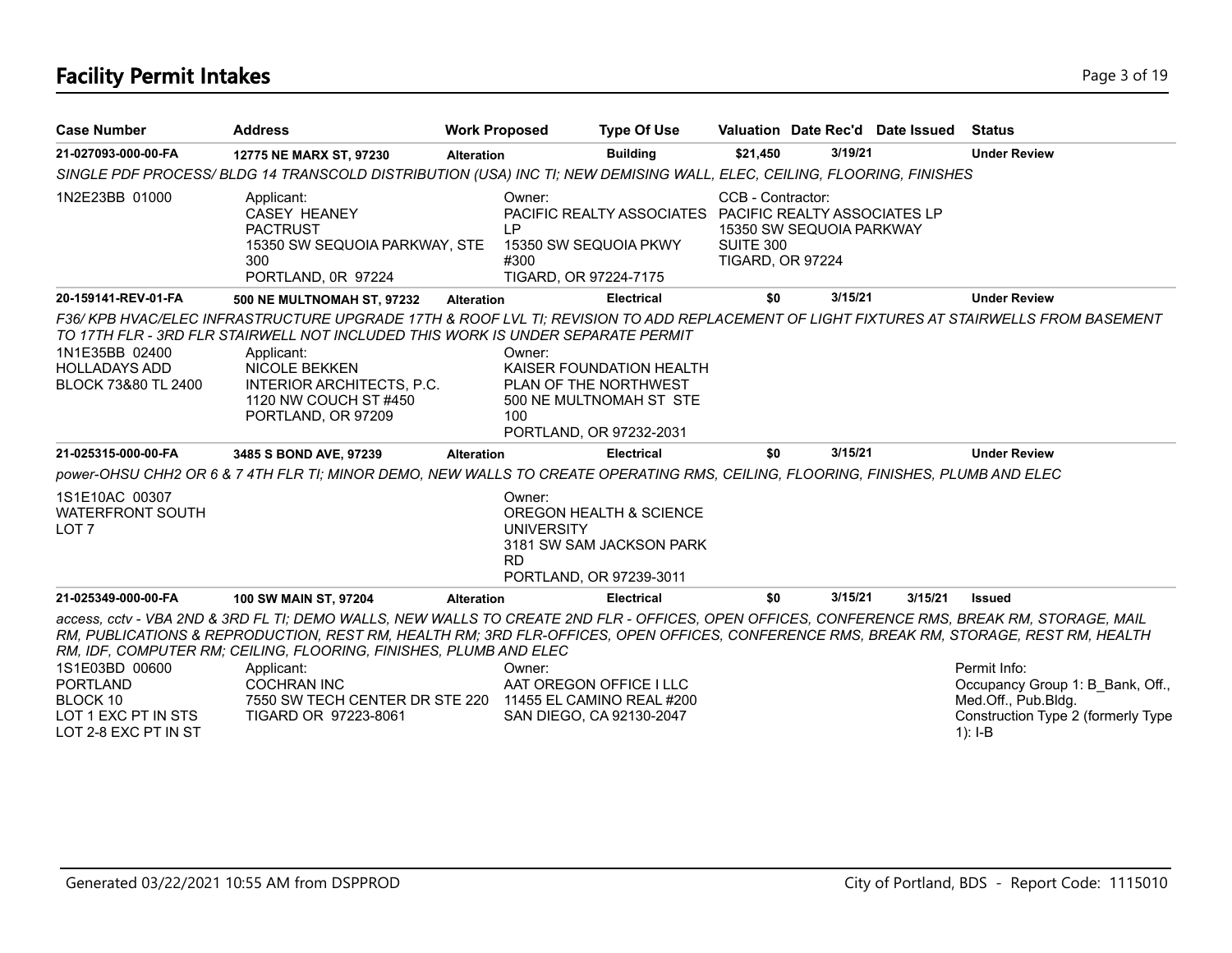# **Facility Permit Intakes** Page 4 of 19

| <b>Case Number</b>                                                                                                                             | <b>Address</b>                                                                                                                                                                                                             | <b>Work Proposed</b>                                                                          | <b>Type Of Use</b>                                                                            |                                             | Valuation Date Rec'd Date Issued          |         | Status                                                                                                                            |
|------------------------------------------------------------------------------------------------------------------------------------------------|----------------------------------------------------------------------------------------------------------------------------------------------------------------------------------------------------------------------------|-----------------------------------------------------------------------------------------------|-----------------------------------------------------------------------------------------------|---------------------------------------------|-------------------------------------------|---------|-----------------------------------------------------------------------------------------------------------------------------------|
| 21-025512-000-00-FA                                                                                                                            | 1827 NE 44TH AVE, 97213                                                                                                                                                                                                    | <b>Alteration</b>                                                                             | <b>Electrical</b>                                                                             | \$0                                         | 3/16/21                                   |         | <b>Under Review</b>                                                                                                               |
|                                                                                                                                                | power - EASTSIDE FOOT AND ANKLE TI, STE 100; DEMO WALLS, NEW WALLS TO CREATE MEDICAL ASSISTANCE RM, OFFICE, EXAM RM, STORAGE, WAITING,<br>RECEPTION, OFFICE, X-RAY, BREAK RM, PLUMB, ELEC, CEILING, FLOORING, AND FINISHES |                                                                                               |                                                                                               |                                             |                                           |         |                                                                                                                                   |
| 1N2E30CC 05000<br><b>MENEFEE ADD</b><br><b>BLOCK 5</b><br>$LOT 1-6$                                                                            | Applicant:<br>BRIGHT STAR ELECTRIC COMPANY<br>3143 SW 22ND ST<br>GRESHAM, OR 97080                                                                                                                                         | Owner:<br><b>LLC</b>                                                                          | <b>WESTON INVESTMENT CO</b><br>2154 NE BROADWAY #200<br>PORTLAND, OR 97232-1561               |                                             |                                           |         | Permit Info:<br>Occupancy Group 1: B<br>Construction Type 2 (formerly Type<br>$1$ : III-B                                         |
| 21-025556-000-00-FA                                                                                                                            | 3181 SW SAM JACKSON PARK<br><b>RD - Bldg OHS, 97201</b>                                                                                                                                                                    | <b>Alteration</b>                                                                             | <b>Electrical</b>                                                                             | \$0                                         | 3/16/21                                   | 3/16/21 | <b>Issued</b>                                                                                                                     |
|                                                                                                                                                | OHSU (OHS) 3rd fl kitchen ice cream cooler cord drops / 1 new 50A 208V recep and 2 new 3 phase 60A 208V recep.                                                                                                             |                                                                                               |                                                                                               |                                             |                                           |         |                                                                                                                                   |
| 1S1E09 00200                                                                                                                                   | Applicant:<br>DYNALECTRIC COMPANY<br>2225 NW 20th Ave.<br>PORTLAND OR 97209                                                                                                                                                | Owner:<br><b>HIGHER EDUCATION</b><br><b>RD</b>                                                | OREGON STATE BOARD OF<br>3181 SW SAM JACKSON PARK 2225 NW 20TH AVE<br>PORTLAND, OR 97239-3011 | CCB - Contractor:<br><b>CELINE WILLIAMS</b> | DYNALECTRIC COMPANY<br>PORTLAND, OR 97209 |         | Permit Info:<br>Occupancy Group 1: I-2<br>Construction Type 2 (formerly Type<br>1): I-A                                           |
| 21-025908-000-00-FA                                                                                                                            | 1355 SE 10TH AVE, 97214                                                                                                                                                                                                    | <b>Alteration</b>                                                                             | <b>Electrical</b>                                                                             | \$0                                         | 3/16/21                                   |         | <b>Under Review</b>                                                                                                               |
| FLOORING, FINISHES, PLUMB AND ELEC                                                                                                             | power - STEELHEAD SURGICAL 1ST FLR TI; NEW WALLS TO CREATE INVENTORY RMS, TRAINING/BREAK AREA, OFFICE, VESTIBULE, OPEN OFFICE AREA, CEILING,                                                                               |                                                                                               |                                                                                               |                                             |                                           |         |                                                                                                                                   |
| 1S1E02BD 06900<br><b>HAWTHORNE PK</b><br>BLOCK 210<br><b>LOT 1-8</b><br><b>LAND &amp; IMPS SEE</b><br>R176870 (R366701631)<br>FOR MACH & EQUIP |                                                                                                                                                                                                                            | Owner:<br><b>LLC</b><br>1015 NW 11TH AVE #243                                                 | <b>PREMIUM PROPERTY - CSNS</b><br>PORTLAND, OR 97209-3496                                     |                                             |                                           |         | Permit Info:<br>Occupancy Group 1: F-1 Industrial<br>Plant - Factory, Mod.Hazard<br>Construction Type 2 (formerly Type<br>1): V-B |
| 21-025963-000-00-FA                                                                                                                            | 10123 SE MARKET ST, 97216                                                                                                                                                                                                  | <b>Alteration</b>                                                                             | <b>Electrical</b>                                                                             | \$0                                         | 3/16/21                                   |         | <b>Under Review</b>                                                                                                               |
|                                                                                                                                                | pwr - ADVENTIST HEALTH PORTLAND FLUOROSCOPY EQUIPMENT TI; RADIOGRAPHIC FLUOROSCOPIC AREA, CEILING, ELEC                                                                                                                    |                                                                                               |                                                                                               |                                             |                                           |         |                                                                                                                                   |
| 1S2E04A 02300<br><b>EVERGLADE</b><br>LOT 6&7 TL 2300<br>SPLIT MAP R159228<br>(R261601510)                                                      |                                                                                                                                                                                                                            | Owner:<br>PORTLAND ADVENTIST<br><b>MEDICAL CENTER</b><br>PO BOX 619135<br>ROSEVILLE, CA 95661 |                                                                                               |                                             |                                           |         | Permit Info:<br>Occupancy Group 1: I-2<br>Construction Type 2 (formerly Type<br>1): $I - A$                                       |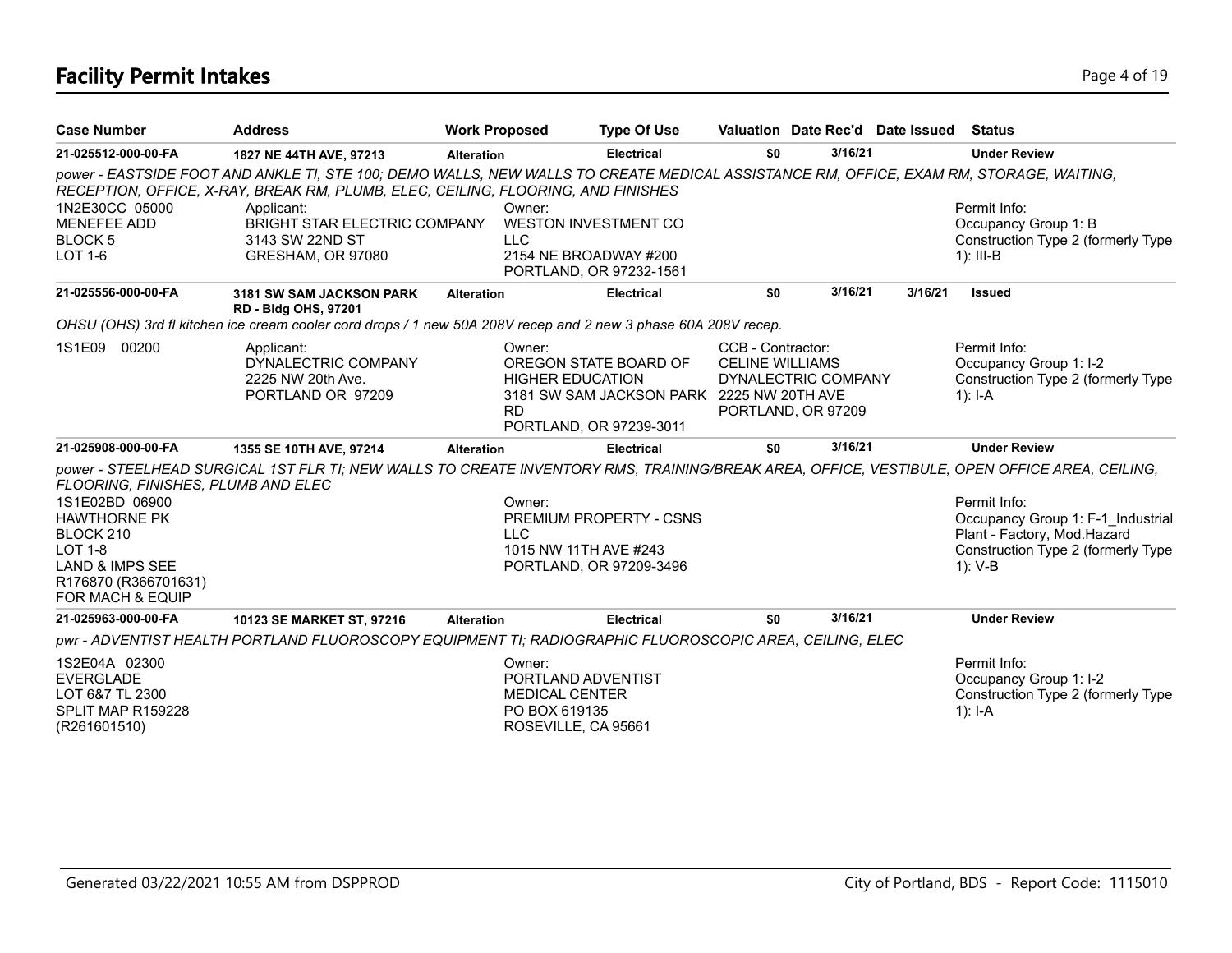# **Facility Permit Intakes** Page 5 of 19

| <b>Case Number</b>                                                                                   | <b>Address</b>                                                                                                                                                                                                                                          | <b>Work Proposed</b> |                                                                                                    | <b>Type Of Use</b>        | Valuation Date Rec'd Date Issued                                                              |         |         | Status                                                                                   |
|------------------------------------------------------------------------------------------------------|---------------------------------------------------------------------------------------------------------------------------------------------------------------------------------------------------------------------------------------------------------|----------------------|----------------------------------------------------------------------------------------------------|---------------------------|-----------------------------------------------------------------------------------------------|---------|---------|------------------------------------------------------------------------------------------|
| 21-026073-000-00-FA                                                                                  | 12000 SW 49TH AVE, 97219                                                                                                                                                                                                                                | <b>Alteration</b>    |                                                                                                    | <b>Electrical</b>         | \$0                                                                                           | 3/17/21 | 3/17/21 | <b>Issued</b>                                                                            |
|                                                                                                      | voice/data, security, video - PCC HEALTH TECH BLDG MEDICAL IMAGING TI LVL 0; CREATE CLASSRM/LABS, OFFICE, STORAGE RMS, MECHANICAL RM, BATHRMS,<br>STUDENT LOUNGE, LOCKER AREA, CONFERENCE RM, XRAY RM, CEILING, ELEC                                    |                      |                                                                                                    |                           |                                                                                               |         |         |                                                                                          |
| 1S1E31D 00200                                                                                        | Applicant:<br><b>COCHRAN INC</b><br>7550 SW TECH CENTER DR STE 220<br>TIGARD OR 97223-8061                                                                                                                                                              |                      | Owner:<br>PORTLAND COMMUNITY<br><b>COLLEGE DISTRICT</b><br>PO BOX 19000                            | PORTLAND, OR 97280-0990   | CCB - Contractor:<br><b>COCHRAN INC</b><br>PO BOX 33524<br>SEATTLE, WA 98133-0524             |         |         | Permit Info:<br>Occupancy Group 1: B<br>Construction Type 2 (formerly Type<br>$1$ : I-B  |
| 21-026145-000-00-FA                                                                                  | 760 SW 9TH AVE, 97205                                                                                                                                                                                                                                   | <b>Alteration</b>    |                                                                                                    | <b>Electrical</b>         | \$0                                                                                           | 3/17/21 | 3/17/21 | <b>Final</b>                                                                             |
|                                                                                                      | ELEC - data - ADD ACCESS POINT FOR COMMUNICATIONS                                                                                                                                                                                                       |                      |                                                                                                    |                           |                                                                                               |         |         |                                                                                          |
| 1N1E34CC 09700                                                                                       | Applicant:<br><b>CHRISTENSON ELECTRIC INC</b><br>17201 NE SACRAMENTO ST<br>PORTLAND OR 97230-5941                                                                                                                                                       |                      | Owner:<br><b>WEST PARK AVENUE LLC</b><br>760 SW 9TH AVE #2250                                      | PORTLAND, OR 97205-2584   | CCB - Contractor:<br>CHRISTENSON ELECTRIC INC<br>17201 NE SACRAMENTO ST<br>PORTLAND, OR 97230 |         |         |                                                                                          |
| 21-026241-000-00-FA                                                                                  | 808 SW 3RD AVE, 97204                                                                                                                                                                                                                                   | <b>Alteration</b>    |                                                                                                    | <b>Electrical</b>         | \$0                                                                                           | 3/17/21 |         | <b>Under Review</b>                                                                      |
| 1S1E03BA 06000<br><b>PORTLAND</b><br>BLOCK <sub>22</sub><br><b>LOT 7&amp;8</b>                       | power - LANDLORD WORK SPEC SUITE STE 570 TI; DEMO WALLS, NEW WALLS TO CREATE ENTRY AREA, OPEN OFFICE AREA, MINOR REMODEL TO EXISTING<br>OFFICES, CEILING, FLOORING, FINISHES, PLUMB AND ELEC                                                            |                      | Owner:<br><b>SN INVESTMENT</b><br><b>PROPERTIES LLC</b><br>PORTLAND, OR 97205                      | 1121 SW SALMON ST 5TH FLR |                                                                                               |         |         | Permit Info:<br>Occupancy Group 1: B<br>Construction Type 2 (formerly Type<br>$1$ : I-FR |
| 21-026696-000-00-FA                                                                                  | 111 SW 5TH AVE, 97204                                                                                                                                                                                                                                   | <b>Alteration</b>    |                                                                                                    | <b>Electrical</b>         | \$0                                                                                           | 3/18/21 | 3/18/21 | <b>Issued</b>                                                                            |
|                                                                                                      | audio/video - T-29 New Relic Refresh/Furnish and install Low Voltage Cable. Demo existing cable. Install AV equipment                                                                                                                                   |                      |                                                                                                    |                           |                                                                                               |         |         |                                                                                          |
| 1N1E34CD 80000<br>ONE ELEVEN TOWER<br><b>CONDOMINIUM</b><br><b>GENERAL COMMON</b><br><b>ELEMENTS</b> | Applicant:<br><b>NEWJEE LLC</b><br><b>PORTLAND</b><br>97232<br><b>USA</b>                                                                                                                                                                               | OR.                  | Owner:<br><b>ASSOCIATION OF UNIT</b><br>TOWER CONDO<br><b>111 SW 5TH AVE</b><br>PORTLAND, OR 97204 | OWNERS OF ONE ELEVEN      | CCB - Contractor:<br><b>NEWJEE LLC</b><br>620 NE 19TH AVE<br>PORTLAND, OR 97232               |         |         |                                                                                          |
| 21-026699-000-00-FA                                                                                  | 1250 NW 9TH AVE, 97209                                                                                                                                                                                                                                  | <b>Alteration</b>    |                                                                                                    | <b>Electrical</b>         | \$0                                                                                           | 3/18/21 | 3/18/21 | <b>Issued</b>                                                                            |
|                                                                                                      | hvac control - BRAINIUM STUDIOS 6TH FL TI; NEW FIRST TIME TENANT - NEW WALLS TO CREATE CONFERENCE RMS, OFFICES, LOBBY, KITCHEN, STORAGE, PHONE<br>NOOKS, SERVER RM, RECORDING STUDIO, MOTHERS/WELLNESS RM, CEILING, FLOORING, FINISHES, PLUMB, AND ELEC |                      |                                                                                                    |                           |                                                                                               |         |         |                                                                                          |
| 1N1E34BB 01305<br><b>STATION PLACE</b><br>LOT <sub>5</sub>                                           | Applicant:<br>AMERICAN HEATING INC<br>5035 SE 24TH<br>PORTLAND OR 97202-4765                                                                                                                                                                            |                      | Owner:<br><b>CSHV 9NORTH LLC</b><br><b>PO BOX 638</b><br>ADDISON, TX 75001-0638                    |                           |                                                                                               |         |         |                                                                                          |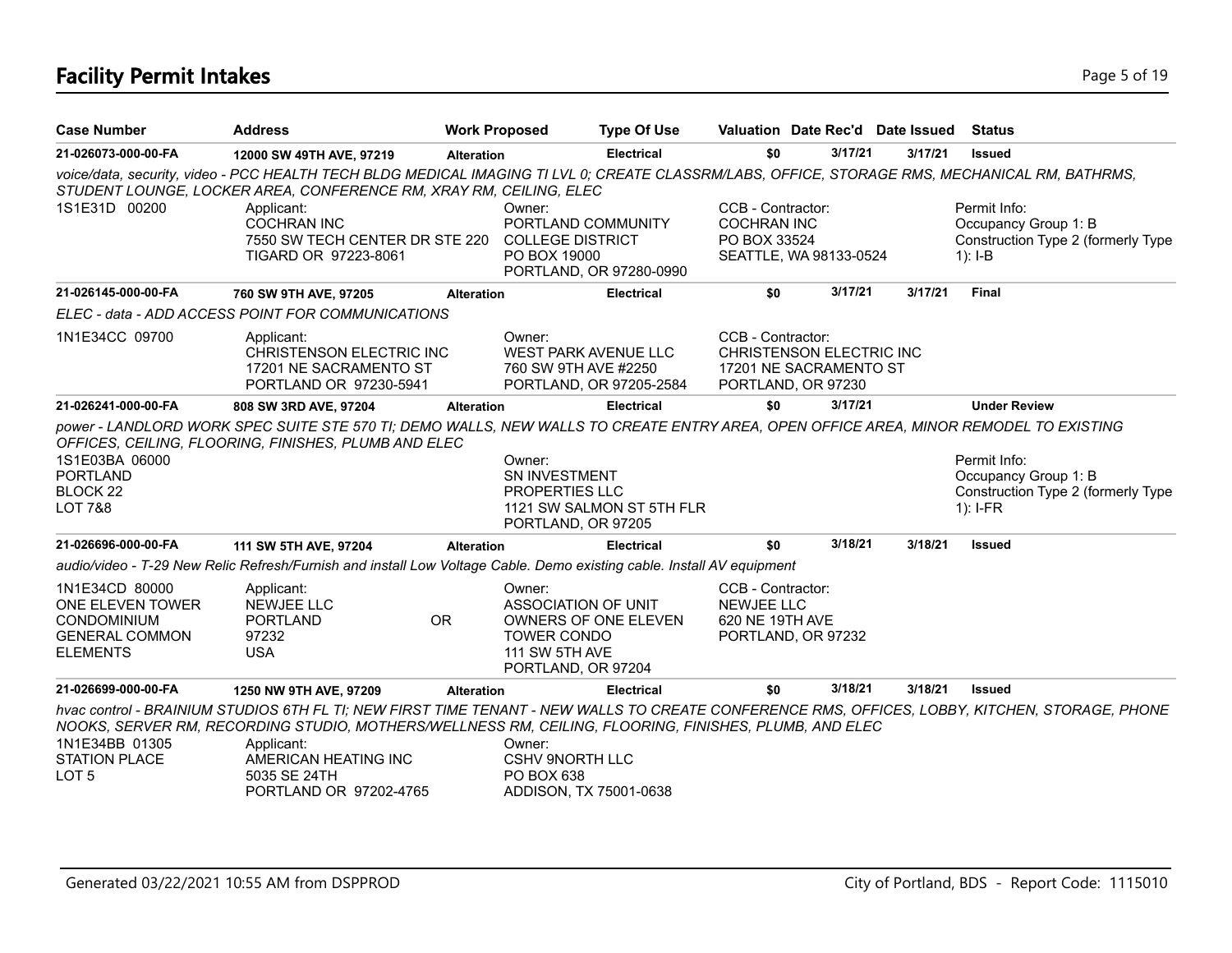# **Facility Permit Intakes** Page 6 of 19

| <b>Case Number</b>                                                        | <b>Address</b>                                                                                                                                                                                                                                | <b>Work Proposed</b>                                                 | <b>Type Of Use</b>        |                                                        | Valuation Date Rec'd Date Issued |         | Status                                                                                                                                           |
|---------------------------------------------------------------------------|-----------------------------------------------------------------------------------------------------------------------------------------------------------------------------------------------------------------------------------------------|----------------------------------------------------------------------|---------------------------|--------------------------------------------------------|----------------------------------|---------|--------------------------------------------------------------------------------------------------------------------------------------------------|
| 21-026763-000-00-FA                                                       | 100 SW MAIN ST, 97204                                                                                                                                                                                                                         | <b>Alteration</b>                                                    | <b>Electrical</b>         | \$0                                                    | 3/18/21                          | 3/18/21 | <b>Issued</b>                                                                                                                                    |
|                                                                           | PUBLICATIONS & REPRODUCTION, REST RM, HEALTH RM; 3RD FLR-OFFICES, OPEN OFFICES, CONFERENCE RMS, BREAK RM, STORAGE, REST RM, HEALTH RM,<br>IDF, COMPUTER RM; CEILING, FLOORING, FINISHES, PLUMB AND ELEC                                       |                                                                      |                           |                                                        |                                  |         | hvac control - VBA 2ND & 3RD FL TI; DEMO WALLS, NEW WALLS TO CREATE 2ND FLR - OFFICES, OPEN OFFICES, CONFERENCE RMS, BREAK RM, STORAGE, MAIL RM, |
| 1S1E03BD 00600                                                            | Applicant:                                                                                                                                                                                                                                    | Owner:                                                               |                           |                                                        |                                  |         | Permit Info:                                                                                                                                     |
| <b>PORTLAND</b>                                                           | HUNTER DAVISSON INC                                                                                                                                                                                                                           |                                                                      | AAT OREGON OFFICE I LLC   |                                                        |                                  |         | Occupancy Group 1: B_Bank, Off.,                                                                                                                 |
| BLOCK 10                                                                  | 1800 SE PERSHING ST.                                                                                                                                                                                                                          |                                                                      | 11455 EL CAMINO REAL #200 |                                                        |                                  |         | Med.Off., Pub.Bldg.                                                                                                                              |
| LOT 1 EXC PT IN STS<br>LOT 2-8 EXC PT IN ST                               | PORTLAND OR 97202-2338                                                                                                                                                                                                                        |                                                                      | SAN DIEGO, CA 92130-2047  |                                                        |                                  |         | Construction Type 2 (formerly Type<br>$1$ : I-B                                                                                                  |
| 21-026786-000-00-FA                                                       | 2112 NW IRVING ST, 97210                                                                                                                                                                                                                      | <b>Alteration</b>                                                    | <b>Electrical</b>         | \$0                                                    | 3/18/21                          |         | <b>Under Review</b>                                                                                                                              |
| 1N1E33BD 08700<br>KINGS 2ND ADD<br><b>BLOCK 11</b><br>LOT 1-3 TL 8700     | pwr - NEGOCIANT TI 1ST FLR; FIRST TIME TENANT, OCCUPANCY B, CREATE COMMISSARY/MARKET AREA, WINE CELLAR, WINE STORAGE RM, OFFICE, KITCHEN,<br>STORAGE RM, BAR & EVENT SPACE, MARQUEE PLATFORM OVER MARKET AREA FOR STORAGE ONLY, CEILING, ELEC | Owner:<br>625 NW 21ST LLC<br>116 NE 6TH AVE #400                     | PORTLAND, OR 97232-2904   |                                                        |                                  |         |                                                                                                                                                  |
| 21-026819-000-00-FA                                                       | 1120 SW 3RD AVE - UNIT 1,                                                                                                                                                                                                                     | <b>Alteration</b>                                                    | <b>Electrical</b>         | \$0                                                    | 3/18/21                          | 3/18/21 | <b>Issued</b>                                                                                                                                    |
|                                                                           | 97204<br>pwr - ELEC-JC 9TH FLOOR; PROVIDE (480v 250 amp) FEEDER FROM 16TH FLOOR TO 9th FLOOR EMERGENCY BUSS (TEMPORARY) SMCC 16.                                                                                                              |                                                                      |                           |                                                        |                                  |         |                                                                                                                                                  |
| 1S1E03BD 90001<br>THE JUSTICE CENTER<br>A CONDOMINIUM<br>LOT <sub>1</sub> | Applicant:<br>ELECTRICAL CONSTRUCTION CO. (a MULTNOMAH COUNTY<br>dba for EC COMPANY)<br>PO BOX 10286<br>PORTLAND OR 97296-0286                                                                                                                | Owner:<br>401 N DIXON ST<br>PORTLAND, OR 97227                       |                           | CCB - Contractor:<br><b>EC COMPANY</b><br>PO BOX 10286 | PORTLAND, OR 97296-0286          |         | Permit Info:<br>Occupancy Group 1: B<br>Construction Type 2 (formerly Type<br>$1$ : I-FR                                                         |
| 21-026838-000-00-FA                                                       | 1120 SW 3RD AVE - UNIT 1,                                                                                                                                                                                                                     | <b>Alteration</b>                                                    | <b>Electrical</b>         | \$0                                                    | 3/18/21                          | 3/18/21 | <b>Issued</b>                                                                                                                                    |
|                                                                           | 97204<br>ELEC - MULTCO JUSTICE CTR; UPS TEMP POWER (480V 200 AMP) FEEDER FROM 16TH FLOOR TO 9TH FLOOR (2ND) UPS                                                                                                                               |                                                                      |                           |                                                        |                                  |         |                                                                                                                                                  |
| 1S1E03BD 90001<br>THE JUSTICE CENTER<br>A CONDOMINIUM<br>LOT <sub>1</sub> | Applicant:<br>ELECTRICAL CONSTRUCTION CO. (a MULTNOMAH COUNTY<br>dba for EC COMPANY)<br>PO BOX 10286<br>PORTLAND OR 97296-0286                                                                                                                | Owner:<br>401 N DIXON ST<br>PORTLAND, OR 97227                       |                           | CCB - Contractor:<br><b>EC COMPANY</b><br>PO BOX 10286 | PORTLAND, OR 97296-0286          |         | Permit Info:<br>Occupancy Group 1: B<br>Construction Type 2 (formerly Type<br>$1$ : I-FR                                                         |
| 21-026903-000-00-FA                                                       | 340 SW MORRISON ST, 97204                                                                                                                                                                                                                     | <b>Alteration</b>                                                    | <b>Electrical</b>         | \$0                                                    | 3/19/21                          |         | <b>Under Review</b>                                                                                                                              |
| <b>AND ELEC</b>                                                           | power - PIONEER PLACE ROTUNDA EXTERIOR SECURITY DOORS; INSTALL NEW OVERHEAD COILING SECURITY DOORS AT 2 OF EXISTING ROTUNDA ENTRANCES                                                                                                         |                                                                      |                           |                                                        |                                  |         |                                                                                                                                                  |
| 1S1E03BA 07200<br><b>PORTLAND</b><br>BLOCK 50<br>LOT 1-4&6-8              |                                                                                                                                                                                                                                               | Owner:<br>PIONEER PLACE LLC<br>PO BOX 3487<br>CHICAGO. IL 60654-3487 |                           |                                                        |                                  |         | Permit Info:<br>Occupancy Group 1: M<br>Construction Type 2 (formerly Type<br>$1$ : I-A                                                          |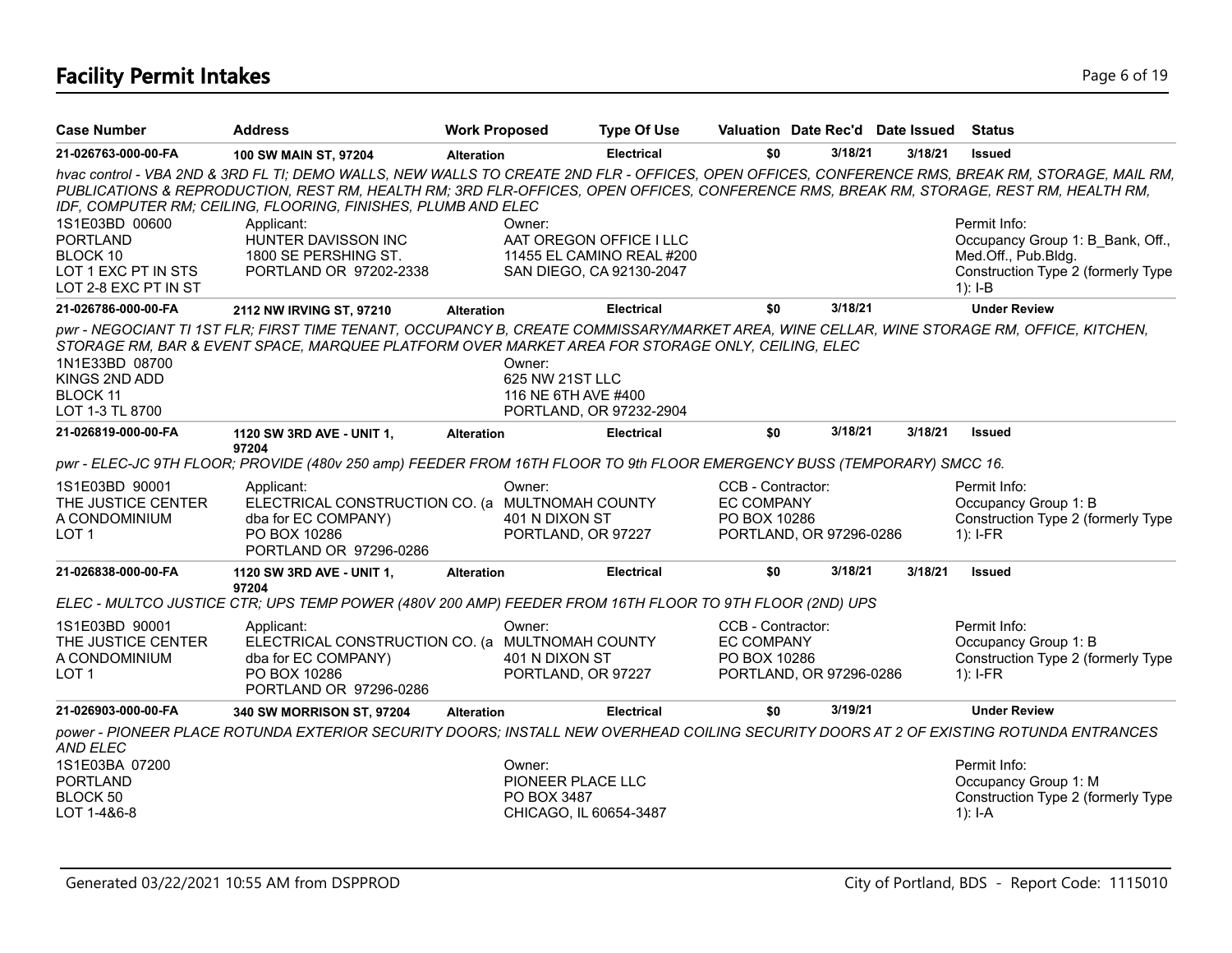| <b>Case Number</b>                                                                     | <b>Address</b>                                                                                                                         |                   | <b>Work Proposed</b>                                                                          | <b>Type Of Use</b>                                  |         | Valuation Date Rec'd Date Issued |         | <b>Status</b>                                                                                                                              |
|----------------------------------------------------------------------------------------|----------------------------------------------------------------------------------------------------------------------------------------|-------------------|-----------------------------------------------------------------------------------------------|-----------------------------------------------------|---------|----------------------------------|---------|--------------------------------------------------------------------------------------------------------------------------------------------|
| 21-026917-000-00-FA                                                                    | <b>700 SW 5TH AVE</b>                                                                                                                  | <b>Alteration</b> |                                                                                               | <b>Electrical</b>                                   | \$0     | 3/19/21                          |         | <b>Under Review</b>                                                                                                                        |
|                                                                                        | THE TOWER PIONEER PLACE ENTRANCE (NEXT TO 888 SW 5TH AVE) AND ELEC                                                                     |                   |                                                                                               |                                                     |         |                                  |         | power - PIONEER PLACE ATRIUM EXTERIOR SECURITY DOORS; INSTALL NEW OVERHEAD COILING SECURITY DOORS AT 4 OF EXISTING ATRIUM ENTRANCES & 1 AT |
| 1S1E03BB1 90001                                                                        |                                                                                                                                        |                   | Owner:<br>PIONEER PLACE LLC<br>PO BOX 3487                                                    |                                                     |         |                                  |         | Permit Info:<br>Occupancy Group 1: M<br>Construction Type 2 (formerly Type                                                                 |
|                                                                                        |                                                                                                                                        |                   | CHICAGO, IL 60654-3487                                                                        |                                                     |         |                                  |         | $1$ : I-FR                                                                                                                                 |
| 21-027171-000-00-FA                                                                    | 12775 NE MARX ST, 97230                                                                                                                | <b>Alteration</b> |                                                                                               | <b>Electrical</b>                                   | \$0     | 3/19/21                          |         | <b>Under Review</b>                                                                                                                        |
|                                                                                        | power- BLDG 14 TRANSCOLD DISTRIBUTION (USA) INC TI; NEW DEMISING WALL, ELEC, CEILING, FLOORING, FINISHES                               |                   |                                                                                               |                                                     |         |                                  |         |                                                                                                                                            |
| 1N2E23BB 01000                                                                         |                                                                                                                                        |                   | Owner:<br>IP<br>#300<br>TIGARD, OR 97224-7175                                                 | PACIFIC REALTY ASSOCIATES<br>15350 SW SEQUOIA PKWY  |         |                                  |         |                                                                                                                                            |
| 21-025167-000-00-FA                                                                    | 220 NW 2ND AVE, 97209                                                                                                                  | <b>Alteration</b> |                                                                                               | <b>Fire Alarms</b>                                  | \$1     | 3/15/21                          | 3/16/21 | <b>Issued</b>                                                                                                                              |
|                                                                                        | ALARM - INSTALL NEW ADA SYNCHRONIZED NOTIFICATION DEVICES ON THE 4TH FLOOR PER PLANS.                                                  |                   |                                                                                               |                                                     |         |                                  |         |                                                                                                                                            |
| 1N1E34CA 04500<br><b>COUCHS ADD</b><br><b>BLOCK 14</b><br>LOT 1-8 EXC PT IN ST         | Applicant:<br><b>SHANE TERCEK</b><br>CAPITOL ELECTRIC COMPANY INC<br>11401 NE MARX ST.<br>PORTLAND, OR 97220                           |                   | Owner:<br>1 FRONT ST #550<br>5344                                                             | REEP 220 NW OWNER I LLC<br>SAN FRANCISCO, CA 94111- |         |                                  |         |                                                                                                                                            |
| 21-025582-000-00-FA                                                                    | 10101 SE MAIN ST - Unit LL-1,<br>97216                                                                                                 | <b>Alteration</b> |                                                                                               | <b>Fire Alarms</b>                                  | \$1,775 | 3/16/21                          | 3/16/21 | <b>Issued</b>                                                                                                                              |
| Relocate FA devices as shown and add 2 strobes                                         |                                                                                                                                        |                   |                                                                                               |                                                     |         |                                  |         |                                                                                                                                            |
| 1S2E04A 90006<br>PORTLAND ADVENTIST<br><b>MEDICAL PLAZA</b><br>CONDOMINIUM<br>LOT LL-1 | Applicant:<br><b>SCOTT SULLIVAN</b><br>ADVANCED ALARM SYSTEMS INC<br>12017 NE SUMNER ST<br>PORTLAND OR 97220                           |                   | Owner:<br>PORTLAND ADVENTIST<br><b>MEDICAL CENTER</b><br>PO BOX 619135<br>ROSEVILLE, CA 95661 |                                                     |         |                                  |         | Permit Info:<br>Occupancy Group 1: B<br>Construction Type 2 (formerly Type<br>$1$ : II-B                                                   |
| 21-025867-000-00-FA                                                                    | 1120 SW 3RD AVE - UNIT 1,                                                                                                              | <b>Alteration</b> |                                                                                               | <b>Fire Alarms</b>                                  | \$1     | 3/16/21                          |         | <b>Under Review</b>                                                                                                                        |
|                                                                                        | 97204<br>8TH FLR - REPLACE EXISTING NOTIFIER PANEL WITH A NEW PANEL                                                                    |                   |                                                                                               |                                                     |         |                                  |         |                                                                                                                                            |
| 1S1E03BD 90001<br>THE JUSTICE CENTER<br>A CONDOMINIUM<br>LOT <sub>1</sub>              | Applicant:<br><b>ERIN HEDRICK</b><br>NORTHWEST FIRE SUPPRESION,<br><b>INC</b><br>1800 NW 169th Place Suite C600<br>BEAVERTON, OR 97006 |                   | Owner:<br><b>MULTNOMAH COUNTY</b><br>401 N DIXON ST<br>PORTLAND, OR 97227                     |                                                     |         |                                  |         | Permit Info:<br>Occupancy Group 1: B<br>Construction Type 2 (formerly Type<br>$1$ : I-FR                                                   |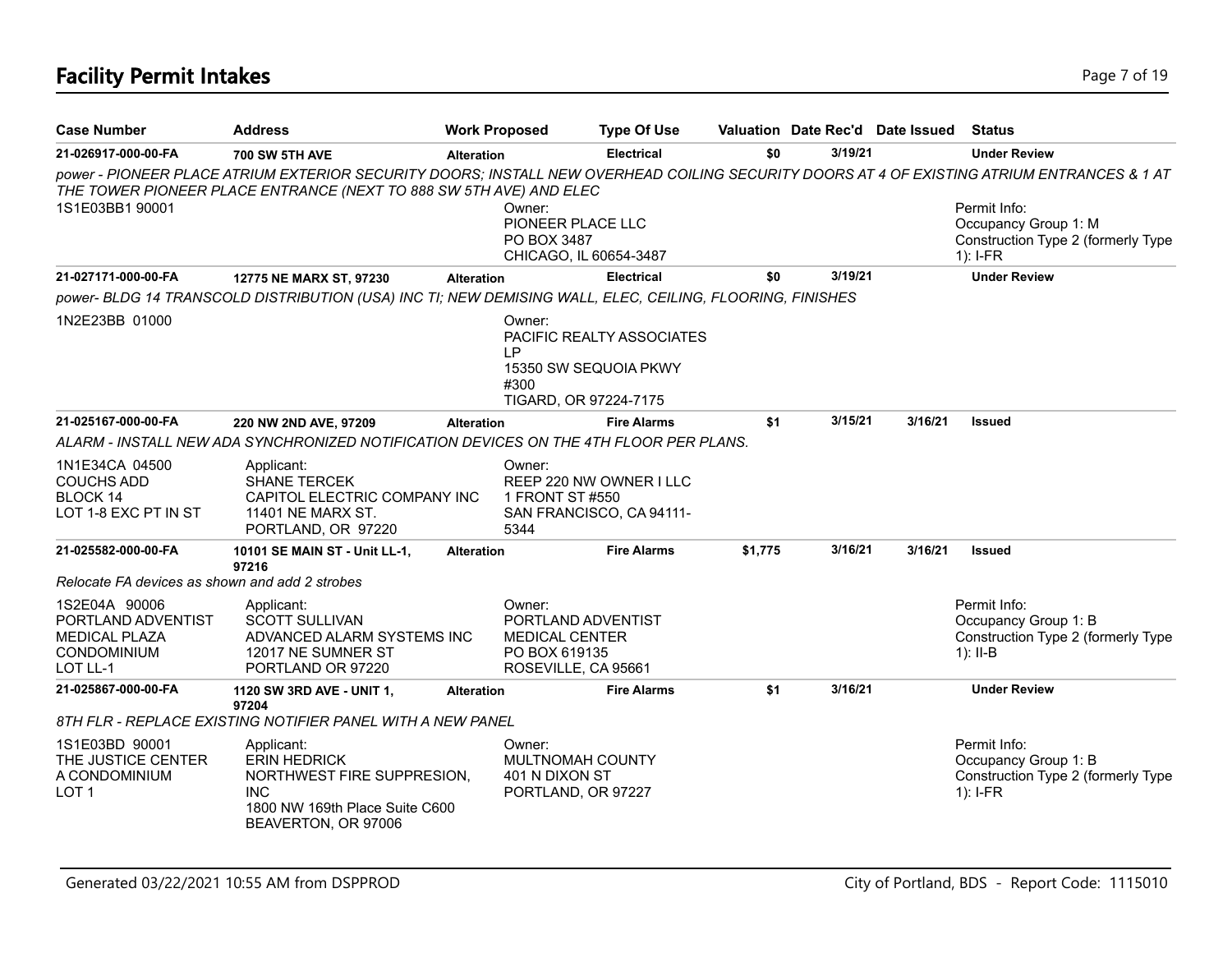# **Facility Permit Intakes** Page 8 of 19

| <b>Case Number</b>                                                                      | <b>Address</b>                                                                                                                         | <b>Work Proposed</b> | <b>Type Of Use</b>                                                                                                 |         | Valuation Date Rec'd Date Issued |         | <b>Status</b>                                                                                                                |
|-----------------------------------------------------------------------------------------|----------------------------------------------------------------------------------------------------------------------------------------|----------------------|--------------------------------------------------------------------------------------------------------------------|---------|----------------------------------|---------|------------------------------------------------------------------------------------------------------------------------------|
| 21-025871-000-00-FA                                                                     | 1120 SW 3RD AVE - UNIT 1,                                                                                                              | <b>Alteration</b>    | <b>Fire Alarms</b>                                                                                                 | \$1     | 3/16/21                          |         | <b>Under Review</b>                                                                                                          |
|                                                                                         | 97204<br>7TH FLR - REPLACE EXISTING NOTIFIER PANEL WITH A NEW PANEL                                                                    |                      |                                                                                                                    |         |                                  |         |                                                                                                                              |
| 1S1E03BD 90001<br>THE JUSTICE CENTER<br>A CONDOMINIUM<br>LOT <sub>1</sub>               | Applicant:<br><b>ERIN HEDRICK</b><br>NORTHWEST FIRE SUPPRESION,<br><b>INC</b><br>1800 NW 169th Place Suite C600<br>BEAVERTON, OR 97006 |                      | Owner:<br>MULTNOMAH COUNTY<br>401 N DIXON ST<br>PORTLAND, OR 97227                                                 |         |                                  |         | Permit Info:<br>Occupancy Group 1: B<br>Construction Type 2 (formerly Type<br>$1$ : I-FR                                     |
| 21-025880-000-00-FA                                                                     | 3600 N INTERSTATE AVE, 97227                                                                                                           | <b>Alteration</b>    | <b>Fire Alarms</b>                                                                                                 | \$1     | 3/16/21                          | 3/18/21 | <b>Issued</b>                                                                                                                |
|                                                                                         | KAISER CENTRAL INTERSTATE BLDG - INSTALL RADIO FOR MONITORING                                                                          |                      |                                                                                                                    |         |                                  |         |                                                                                                                              |
| 1N1E22CC 13200<br><b>MULTNOMAH</b><br>BLOCK 31<br>LOT 1-16 TL 13200                     | Applicant:<br>KATIE HARBAUGH<br>PERFORMANCE SYSTEMS<br><b>INTEGRATED</b><br>7324 SW DURHAM RD<br>PORTLAND, OR 97224                    |                      | Owner:<br>KAISER FOUNDATION HEALTH<br>PLAN OF THE NORTHWEST<br>500 NE MULTNOMAH ST #100<br>PORTLAND, OR 97232-2031 |         |                                  |         | Permit Info:<br>Occupancy Group 1: B<br>Construction Type 2 (formerly Type<br>1): $I - A$                                    |
| 21-025940-000-00-FA                                                                     | 2850 NW NICOLAI ST, 97210                                                                                                              | <b>Alteration</b>    | <b>Fire Alarms</b>                                                                                                 | \$1     | 3/16/21                          | 3/18/21 | <b>Issued</b>                                                                                                                |
|                                                                                         | KAISER NICOLAI SERVICE CNTR - INSTALL RADIO FOR MONITORING                                                                             |                      |                                                                                                                    |         |                                  |         |                                                                                                                              |
| 1N1E29D 00100<br>SECTION 29 1N 1E<br>TL 100 3.94 ACRES                                  | Applicant:<br>KATIE HARBAUGH<br>PERFORMANCE SYSTEMS<br><b>INTEGRATED</b><br>7324 SW DURHAM RD<br>PORTLAND, OR 97224                    | 100                  | Owner:<br>KAISER FOUNDATION HEALTH<br>PLAN OF THE NORTHWEST<br>500 NE MULTNOMAH ST STE<br>PORTLAND, OR 97232-2031  |         |                                  |         | Permit Info:<br>Occupancy Group 1: B_Bank, Off.,<br>Med.Off., Pub.Bldg.<br>Construction Type 2 (formerly Type<br>$1$ : III-B |
| 21-026150-000-00-FA                                                                     | 4805 NE GLISAN ST, 97213                                                                                                               | <b>Alteration</b>    | <b>Fire Alarms</b>                                                                                                 | \$1     | 3/17/21                          |         | <b>Under Review</b>                                                                                                          |
|                                                                                         | ALARM - INSTALL (1) NEW CHIME STROBE IN ROOM TFS18. PR# - Plant/FA - Upgrade - 003-2021                                                |                      |                                                                                                                    |         |                                  |         |                                                                                                                              |
| 1N2E31BD 04100<br>SECTION 31 1N 2E<br>TL 4100 9.54 ACRES                                | Applicant:<br>TIM ZUMWALT<br>TICE ELECTRIC CO<br>5405 N LAGOON AVE<br>PORTLAND, OR 97217                                               |                      | Owner:<br>PROVIDENCE HEALTH &<br>SERVICES-OREGON<br>800 5TH AVE #1200<br>SEATTLE, WA 98104                         |         |                                  |         | Permit Info:<br>Occupancy Group 1: I-2<br>Construction Type 2 (formerly Type<br>1): $I - A$                                  |
| 21-026498-000-00-FA                                                                     | 7000 NE AIRPORT WAY, 97218                                                                                                             | <b>Alteration</b>    | <b>Fire Alarms</b>                                                                                                 | \$7,770 | 3/18/21                          | 3/18/21 | <b>Issued</b>                                                                                                                |
|                                                                                         | upgrade to fire alarm system. one heat detector, one smoke detector, one strobe, 2 speaker/strobes                                     |                      |                                                                                                                    |         |                                  |         |                                                                                                                              |
| 1N2E08B 00400<br>SECTION 08 1N 2E<br>TL 400 7.39 ACRES<br>SEE SUB ACCOUNT<br>R705697 (R | Applicant:<br>CJ VOLESKY<br><b>CONVERGINT TECHNOLOGIES</b><br>7678 SW MOHAWK ST BLDG K<br>TUALATIN OR 97062                            |                      | Owner:<br>PORT OF PORTLAND<br>PO BOX 3529<br>PORTLAND, OR 97208-3529                                               |         |                                  |         | Permit Info:<br>Occupancy Group 1: A-3<br>Construction Type 2 (formerly Type<br>1): I-A                                      |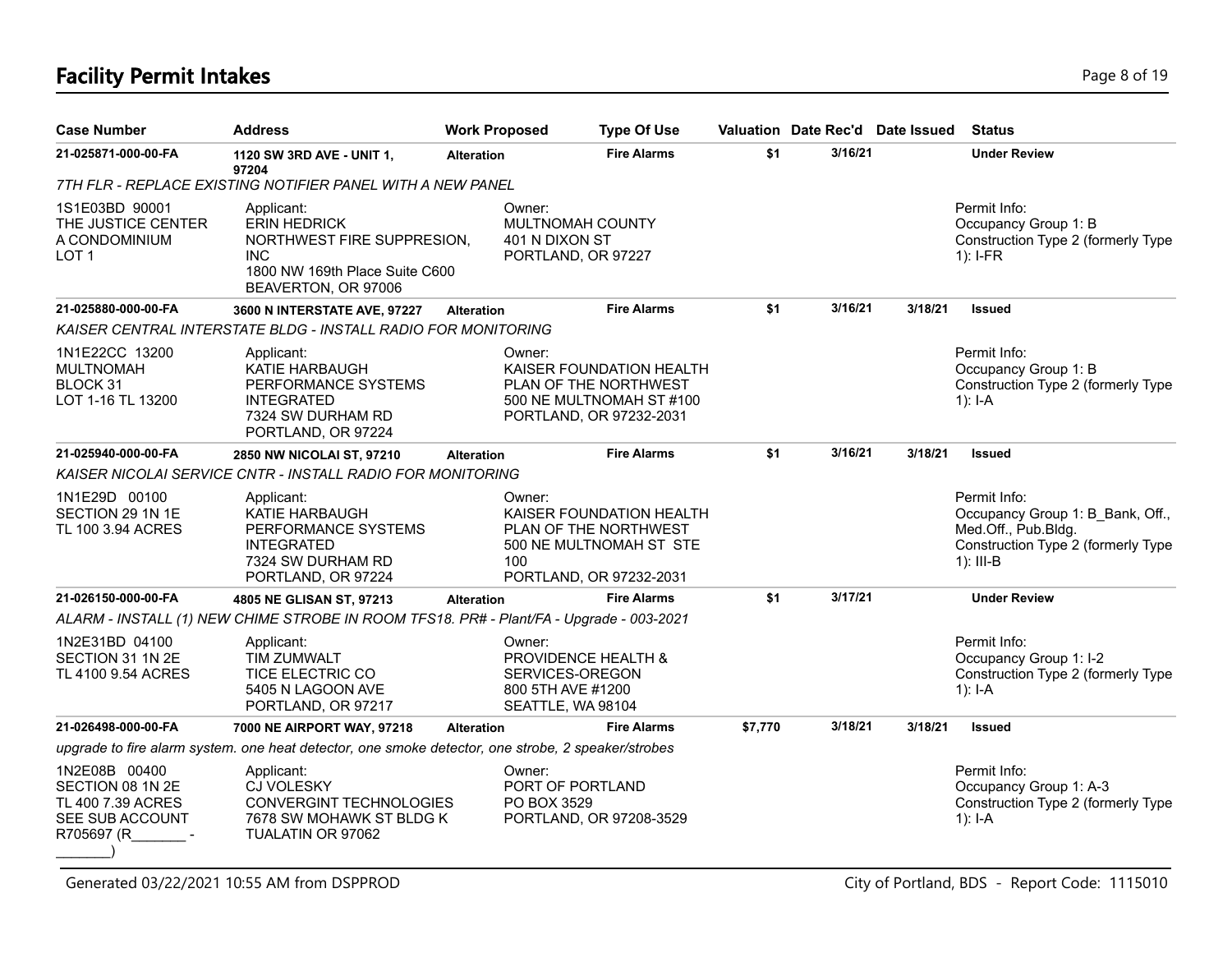# **Facility Permit Intakes** Page 9 of 19

| <b>Case Number</b>                                                                                                | <b>Address</b>                                                                                                             | <b>Work Proposed</b>        | <b>Type Of Use</b>                                                                                       |         |         | Valuation Date Rec'd Date Issued | <b>Status</b>                                                                                                                                |
|-------------------------------------------------------------------------------------------------------------------|----------------------------------------------------------------------------------------------------------------------------|-----------------------------|----------------------------------------------------------------------------------------------------------|---------|---------|----------------------------------|----------------------------------------------------------------------------------------------------------------------------------------------|
| 21-026512-000-00-FA                                                                                               | 3325 N INTERSTATE AVE, 97227                                                                                               | <b>Alteration</b>           | <b>Fire Alarms</b>                                                                                       | \$1,657 | 3/18/21 | 3/18/21                          | <b>Issued</b>                                                                                                                                |
| install radio for monitoring                                                                                      |                                                                                                                            |                             |                                                                                                          |         |         |                                  |                                                                                                                                              |
| 1N1E27BB 02400<br>COOKS 2ND ADD<br><b>BLOCK 2-4 TL 2400</b>                                                       |                                                                                                                            | Owner:                      | KAISER FOUNDATION HEALTH<br>PLAN OF THE NORTHWEST<br>500 NE MULTNOMAH ST #100<br>PORTLAND, OR 97232-2031 |         |         |                                  |                                                                                                                                              |
| 21-026535-000-00-FA                                                                                               | 13705 NE AIRPORT WAY, 97230                                                                                                | <b>Alteration</b>           | <b>Fire Alarms</b>                                                                                       | \$1,715 | 3/18/21 | 3/18/21                          | <b>Issued</b>                                                                                                                                |
| install radio for monitoring                                                                                      |                                                                                                                            |                             |                                                                                                          |         |         |                                  |                                                                                                                                              |
| 1N2E14DC 03000<br>SECTION 14 1N 2E<br>TL 3000 6.15 ACRES                                                          | Applicant:<br><b>KATIE HARBAUGH</b><br>PERFORMANCE SYSTEMS<br><b>INTEGRATED</b><br>7324 SW DURHAM RD<br>PORTLAND, OR 97224 | Owner:<br>KPB <sub>11</sub> | KAISER FOUNDATION HEALTH<br>PLAN OF THE NORTHWEST<br>500 NE MULTNOMAH ST #100<br>PORTLAND, OR 97232-2031 |         |         |                                  |                                                                                                                                              |
| 21-026545-000-00-FA                                                                                               | 5725 NE 138TH AVE, 97230                                                                                                   | <b>Alteration</b>           | <b>Fire Alarms</b>                                                                                       | \$1,772 | 3/18/21 | 3/18/21                          | <b>Issued</b>                                                                                                                                |
| Install radio for monitoring                                                                                      |                                                                                                                            |                             |                                                                                                          |         |         |                                  |                                                                                                                                              |
| 1N2E14DC 02800<br><b>REYNOLDS MTN VIEW</b><br>PLAT <sub>2</sub><br>LOT 67&68 EXC PT IN ST<br>& S 43.52' OF LOT 69 | Applicant:<br>KATIE HARBAUGH<br>PERFORMANCE SYSTEMS<br><b>INTEGRATED</b><br>7324 SW DURHAM RD<br>PORTLAND, OR 97224        | Owner:<br>100               | KAISER FOUNDATION HEALTH<br>PLAN OF THE NORTHWEST<br>500 NE MULTNOMAH ST STE<br>PORTLAND, OR 97232-2031  |         |         |                                  |                                                                                                                                              |
| 21-025815-000-00-FA                                                                                               | <b>1410 NW JOHNSON ST, 97209</b>                                                                                           | <b>Alteration</b>           | <b>Fire Sprinklers</b>                                                                                   | \$1     | 3/16/21 | 3/18/21                          | <b>Issued</b>                                                                                                                                |
|                                                                                                                   | LANDLORD WORK STE 201 2ND FLR - ADD HEADS IN NEW T-BAR CEILINGS                                                            |                             |                                                                                                          |         |         |                                  |                                                                                                                                              |
| 1N1E33AD 02000<br><b>COUCHS ADD</b><br>BLOCK 123<br>E 1/2 OF LOT 5&8                                              | Applicant:<br><b>RONIN CAMPBELL</b><br><b>WYATT FIRE PROTECTION</b><br>9095 SW BURNHAM ST<br><b>TIGARD, OR 97223</b>       | Owner:                      | ANTILLES HOLDINGS LLC<br>2801 SW PATTON LN<br>PORTLAND, OR 97201                                         |         |         |                                  |                                                                                                                                              |
| 21-025836-000-00-FA                                                                                               | 12000 SW 49TH AVE, 97219                                                                                                   | <b>Alteration</b>           | <b>Fire Sprinklers</b>                                                                                   | \$1     | 3/16/21 |                                  | <b>Under Review</b>                                                                                                                          |
|                                                                                                                   | ABOVE 2ND FLOOR CEILING, TO ALLOW ISOLATION AND DRAINAGE OF INDIVIDUAL FLOORS                                              |                             |                                                                                                          |         |         |                                  | PCC SYLVANIA SCIENCE TECH BLDG 2ND FLR TI - RELOCATE SPRINKLERS AS REQUIRED FIR TI WORK ON 2ND FLOOR AND ADD ISOLATION VALVES IN FEED MAINS, |
| 1S1E31D 00200                                                                                                     | Applicant:<br><b>NATHAN CAMERON</b><br><b>BASIC FIRE PROTECTION</b><br>8135 NE MLK JR BLVD<br>PORTLAND, OR 97211           | Owner:                      | PORTLAND COMMUNITY<br><b>COLLEGE DISTRICT</b><br>PO BOX 19000<br>PORTLAND, OR 97280-0990                 |         |         |                                  | Permit Info:<br>Occupancy Group 1: B<br>Construction Type 2 (formerly Type<br>1): $II-B$                                                     |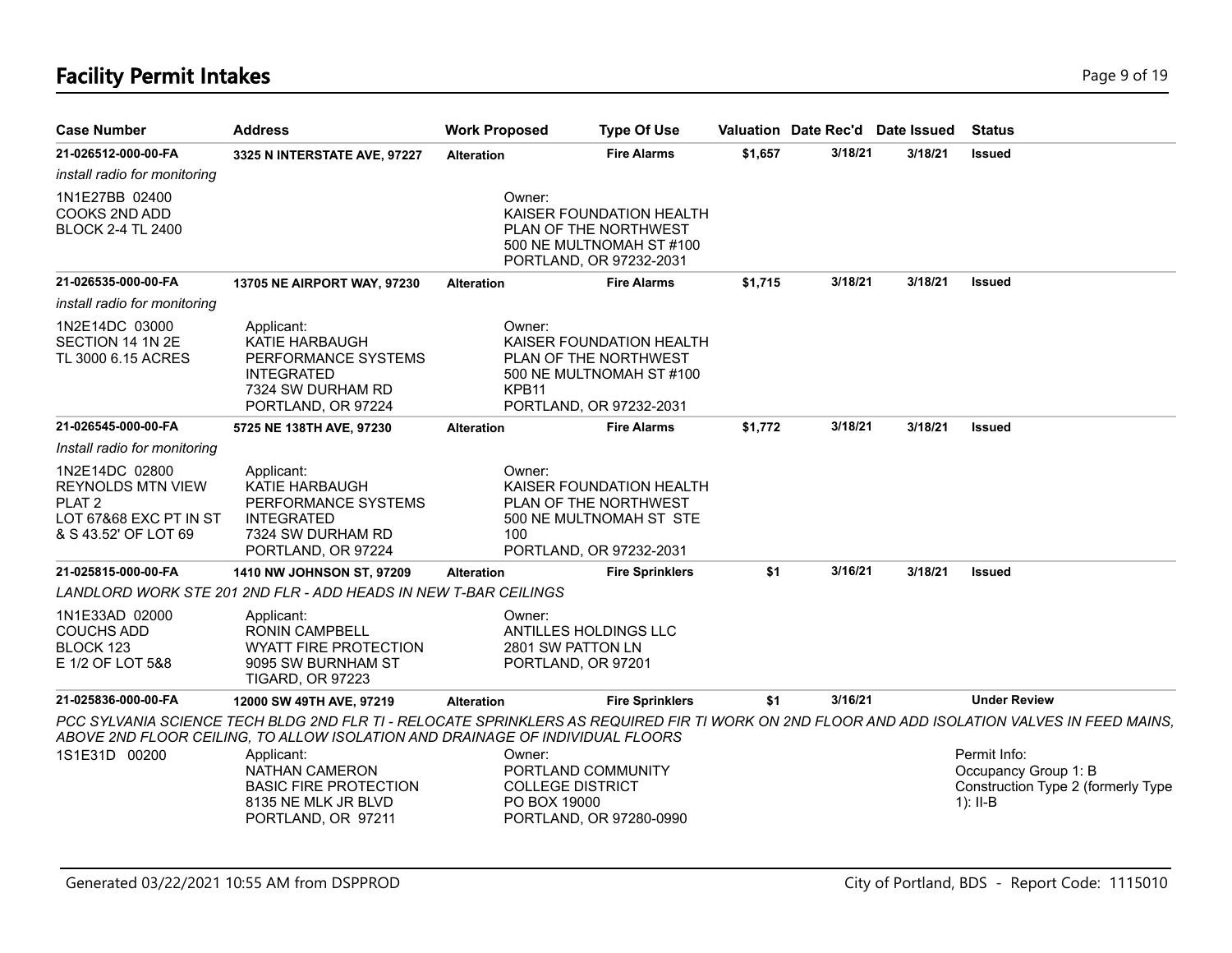# **Facility Permit Intakes** Page 10 of 19

| <b>Case Number</b>                                                                                   | <b>Address</b>                                                                                                                               | <b>Work Proposed</b>                                                                        | <b>Type Of Use</b>                             |                                                              |                                                  | Valuation Date Rec'd Date Issued | <b>Status</b>       |
|------------------------------------------------------------------------------------------------------|----------------------------------------------------------------------------------------------------------------------------------------------|---------------------------------------------------------------------------------------------|------------------------------------------------|--------------------------------------------------------------|--------------------------------------------------|----------------------------------|---------------------|
| 21-026490-000-00-FA                                                                                  | 111 SW 5TH AVE, 97204                                                                                                                        | <b>Alteration</b>                                                                           | <b>Fire Sprinklers</b>                         | \$55,000                                                     | 3/18/21                                          | 3/18/21                          | <b>Issued</b>       |
|                                                                                                      | Replacement of 3 existing DVCA Backflow devices with FPDA Devices                                                                            |                                                                                             |                                                |                                                              |                                                  |                                  |                     |
| 1N1E34CD 80000<br>ONE ELEVEN TOWER<br><b>CONDOMINIUM</b><br><b>GENERAL COMMON</b><br><b>ELEMENTS</b> | Applicant:<br><b>ALEX FORKER</b><br>MCKINSTRY CO LLC<br>16790 NE MASON ST<br>PORTLAND, OR 97230                                              | Owner:<br>ASSOCIATION OF UNIT<br><b>TOWER CONDO</b><br>111 SW 5TH AVE<br>PORTLAND, OR 97204 | <b>OWNERS OF ONE ELEVEN</b>                    |                                                              |                                                  |                                  |                     |
| 21-027277-000-00-FA                                                                                  | 1 SW COLUMBIA ST, 97258                                                                                                                      | <b>Alteration</b>                                                                           | <b>Fire Sprinklers</b>                         | \$1                                                          | 3/19/21                                          |                                  | <b>Under Review</b> |
|                                                                                                      | SPRINKLER - 10TH FLR COMMON CORRIDOR; RELOCATE (10) HEADS IN CORRIDOR TO ACCOMMODATE REMODEL.                                                |                                                                                             |                                                |                                                              |                                                  |                                  |                     |
| 1S1E03BD 01800<br><b>PORTLAND</b><br>BLOCK 114<br>LOT 1-3<br>5-8                                     | Applicant:<br><b>BRANDON WHITTAKER</b><br>FIRE SYSTEMS WEST<br>600 SE MARITIME AVE. #300<br>LOT 4 EXC PT IN STS, LOT VANCOUVER, WA 98661     | Owner:<br><b>LLC</b><br>PORTLAND, OR 97258                                                  | UMPQUA PLAZA PROPERTY<br>1 SW COLUMBIA ST #445 |                                                              |                                                  |                                  |                     |
| 21-027285-000-00-FA                                                                                  | 1 SW COLUMBIA ST, 97258                                                                                                                      | <b>Alteration</b>                                                                           | <b>Fire Sprinklers</b>                         | \$1                                                          | 3/19/21                                          |                                  | <b>Under Review</b> |
|                                                                                                      | SPRINKLER - 18TH FLR COMMON CORRIDOR; RELOCATE (4) HEADS TO ACCOMMODATE REMODEL.                                                             |                                                                                             |                                                |                                                              |                                                  |                                  |                     |
| 1S1E03BD 01800<br><b>PORTLAND</b><br>BLOCK 114<br>LOT 1-3<br>5-8                                     | Applicant:<br><b>BRANDON WHITTAKER</b><br>FIRE SYSTEMS WEST<br>600 SE MARITIME AVE. #300<br>LOT 4 EXC PT IN STS, LOT VANCOUVER, WA 98661     | Owner:<br><b>LLC</b><br>PORTLAND, OR 97258                                                  | UMPQUA PLAZA PROPERTY<br>1 SW COLUMBIA ST #445 |                                                              |                                                  |                                  |                     |
| 21-025644-000-00-FA                                                                                  | 1300 SW 5TH AVE, 97201                                                                                                                       | <b>Alteration</b>                                                                           | Mechanical                                     | \$210,676                                                    | 3/16/21                                          | 3/16/21                          | <b>Issued</b>       |
|                                                                                                      | SINGLE PDF PROCESS/ INSIGHT GLOBAL, STE 3000 TI; RE-INSTALL EXISTING VAV BOXES, INSTALL NEW DUCTWORK, REGISTER, DIFFUSERS, GRILLES, AND ELEC |                                                                                             |                                                |                                                              |                                                  |                                  |                     |
| 1S1E03BC 01800<br><b>PORTLAND</b><br><b>BLOCK 148 TL 1800</b>                                        | Applicant:<br><b>PAUL LUKES</b><br>STREIMER SHEET METAL<br>740 N KNOTT ST<br>PORTLAND, OR 97227                                              | Owner:<br>591 W PUTNAM AVE<br>GREENWICH, CT 06830                                           | SOF-XI WFP OWNER LLC                           | CCB - Contractor:<br><b>INC</b><br>740 N KNOTT ST            | STREIMER SHEET METAL WORKS<br>PORTLAND, OR 97227 |                                  |                     |
| 21-025648-000-00-FA                                                                                  | 8811 NE MARX DR, 97220                                                                                                                       | <b>Alteration</b>                                                                           | <b>Mechanical</b>                              | \$22,500                                                     | 3/16/21                                          |                                  | <b>Under Review</b> |
|                                                                                                      | B1/LSG SKY CHEF HVAC REPLACEMENT; DUE TO VANDALIZATION REPLACE, LIKE FOR LIKE, ROOF TOP UNITS, HEAT PUMPS AND ELEC                           |                                                                                             |                                                |                                                              |                                                  |                                  |                     |
| 1N2E16CA 00500                                                                                       | Applicant:<br><b>BRUCE BUTNER</b><br>PROTEMP ASSOCIATES<br>9788 SE 17TH AVE<br>MILWAUKIE, OR 97222                                           | Owner:<br>TMT AIRPORT WAY<br><b>INDUSTRIAL INC</b><br>851 SW 6TH AVE #1200                  | PORTLAND, OR 97204-1349                        | CCB - Contractor:<br><b>BRUCE BUTNER</b><br>9788 SE 17TH AVE | PROTEMP ASSOCIATES INC<br>PORTLAND, OR 97222     |                                  |                     |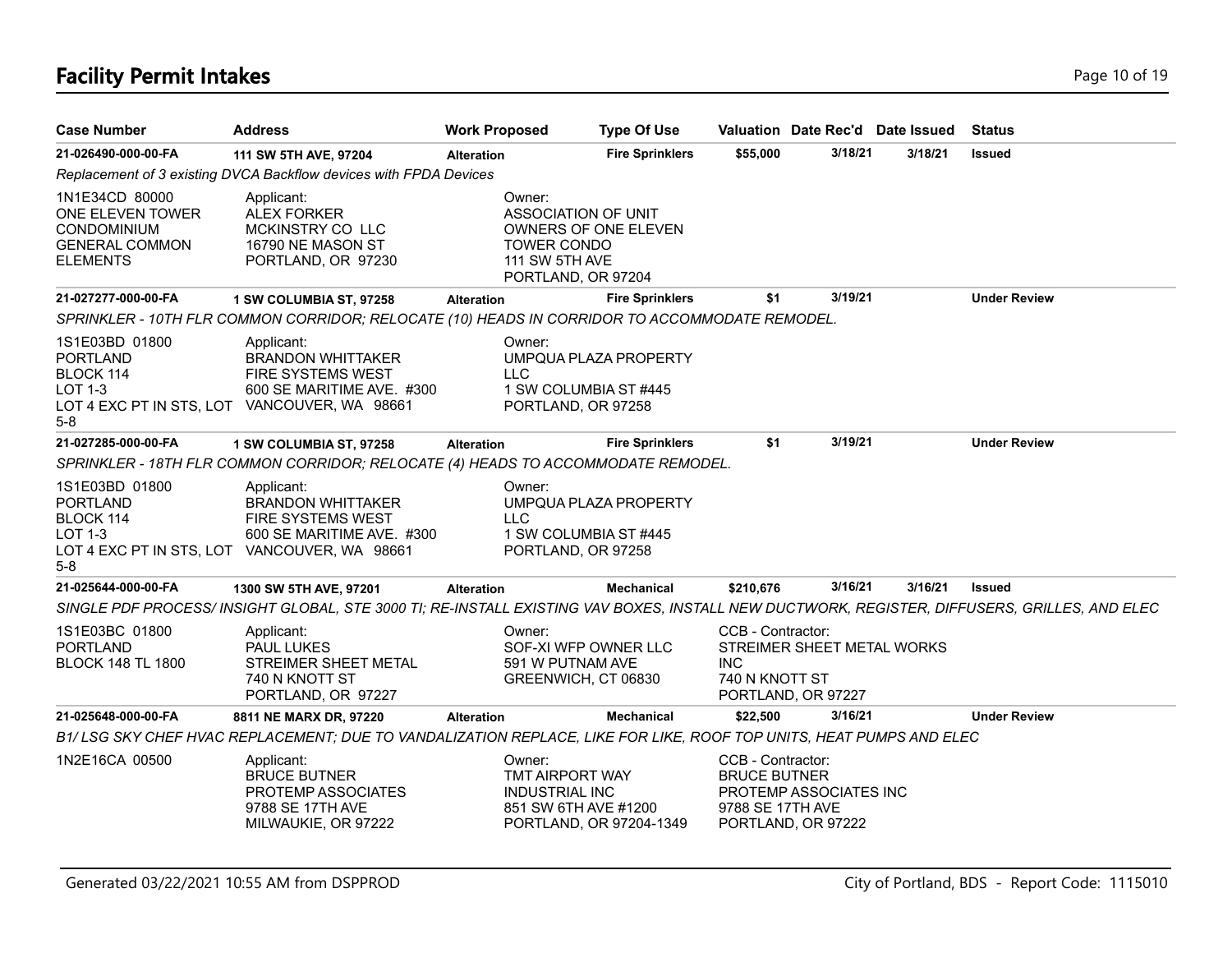# **Facility Permit Intakes** Page 11 of 19

| <b>Case Number</b>                                                                                                                             | <b>Address</b>                                                                                                                                                                                                              | <b>Work Proposed</b> | <b>Type Of Use</b>                                                                         |                                               | Valuation Date Rec'd Date Issued                                           |         | Status                                                                                                                                                                                                                                                                                                |
|------------------------------------------------------------------------------------------------------------------------------------------------|-----------------------------------------------------------------------------------------------------------------------------------------------------------------------------------------------------------------------------|----------------------|--------------------------------------------------------------------------------------------|-----------------------------------------------|----------------------------------------------------------------------------|---------|-------------------------------------------------------------------------------------------------------------------------------------------------------------------------------------------------------------------------------------------------------------------------------------------------------|
| 21-026617-000-00-FA                                                                                                                            | 100 SW MAIN ST, 97204                                                                                                                                                                                                       | <b>Alteration</b>    | <b>Mechanical</b>                                                                          | \$100,000                                     | 3/18/21                                                                    |         | <b>Under Review</b>                                                                                                                                                                                                                                                                                   |
|                                                                                                                                                | SINGLE PDF PROCESS/VBA 2ND & 3RD FL TI; INSTALL WSHPS, EXHAUST FANS, GRILLES, REGISTERS, DIFFUSERS, DUCTWORK, AND ELEC                                                                                                      |                      |                                                                                            |                                               |                                                                            |         |                                                                                                                                                                                                                                                                                                       |
| 1S1E03BD 00600<br><b>PORTLAND</b><br>BLOCK 10<br>LOT 1 EXC PT IN STS<br>LOT 2-8 EXC PT IN ST                                                   | Applicant:<br><b>ANN TRUONG</b><br>HUNTER-DAVISSON INC<br>1800 SE PERSHING ST<br>PORTLAND, OR 97202                                                                                                                         |                      | Owner:<br>AAT OREGON OFFICE I LLC<br>11455 EL CAMINO REAL #200<br>SAN DIEGO, CA 92130-2047 |                                               |                                                                            |         | Permit Info:<br>Occupancy Group 1: B_Bank, Off.,<br>Med.Off., Pub.Bldg.<br>Construction Type 2 (formerly Type<br>$1$ : I-B                                                                                                                                                                            |
| 21-026643-000-00-FA                                                                                                                            | 1250 NW 9TH AVE, 97209                                                                                                                                                                                                      | <b>Alteration</b>    | <b>Mechanical</b>                                                                          | \$162,000                                     | 3/18/21                                                                    |         | <b>Under Review</b>                                                                                                                                                                                                                                                                                   |
| 1N1E34BB 01305                                                                                                                                 | SINGLE PDF PROCESS/BRAINIUM STUDIOS 6TH FL TI; INSTALL FAN POWERED BOXES, VAV BOXES, TERMINAL UNITS, KITCHEN EXHAUST HOOD W/FAN & GREASE<br>DUCT, CEILING EXHAUST FAN, DIFFUSERS, GRILLES, DUCTWORK, AND ELEC<br>Applicant: |                      | Owner:                                                                                     | CCB - Contractor:                             |                                                                            |         |                                                                                                                                                                                                                                                                                                       |
| <b>STATION PLACE</b><br>LOT <sub>5</sub>                                                                                                       | <b>MELINA VACA</b><br>AMERICAN HEATING<br>5035 SE 24TH AVE<br>PORTLAND, OR 97202                                                                                                                                            |                      | <b>CSHV 9NORTH LLC</b><br>PO BOX 638<br>ADDISON, TX 75001-0638                             |                                               | AMERICAN HEATING INC<br>5035 SE 24TH AVENUE<br>PORTLAND, OR 97202-4765     |         |                                                                                                                                                                                                                                                                                                       |
| 21-025157-000-00-FA                                                                                                                            | 1500 NE IRVING ST, 97232                                                                                                                                                                                                    | <b>Alteration</b>    | Plumbing                                                                                   | \$0                                           | 3/15/21                                                                    | 3/15/21 | <b>Issued</b>                                                                                                                                                                                                                                                                                         |
| floor drains, 2 ice makers, 2 sinks, 2 water heaters                                                                                           |                                                                                                                                                                                                                             |                      |                                                                                            |                                               |                                                                            |         | SINGLE PDF PROCESS/DSV STE 575 5TH FLR TI; DEMO WALLS, NEW WALLS TO CREATE RECEPTION AREA, CONFERENCE RMS, SERVER RM, OFFICES, BREAKRM,<br>PRIVACY RM, OPEN OFFICE AREA, ADD BIKE PARKING IN BASEMENT, CEILING, FLOORING, FINISHES, PLUMB AND ELEC Per submitted application: install 1 dishwasher, 4 |
| 1N1E35AC 01200<br><b>HOLLADAYS ADD</b><br>BLOCK 167&168 TL 1200                                                                                | Applicant:<br>POWER PLUMBING CO<br>PO BOX 19418<br>PORTLAND, OR 97280<br>Web Page                                                                                                                                           |                      | Owner:<br><b>SCRE II EASTSIDE LP</b><br>1120 NW COUCH #500<br>PORTLAND, OR 97209           | CCB - Contractor:<br>PO BOX 19418<br>Web Page | POWER PLUMBING CO<br>PORTLAND, OR 97280                                    |         | Permit Info:<br>Occupancy Group 1: B Bank, Off.,<br>Med.Off., Pub.Bldg.<br>Construction Type 2 (formerly Type<br>$1$ : II-B                                                                                                                                                                           |
|                                                                                                                                                | Address:www.powerplumbingco.com                                                                                                                                                                                             |                      |                                                                                            |                                               | Address:www.powerplumbingco.com                                            |         |                                                                                                                                                                                                                                                                                                       |
| 21-025295-000-00-FA                                                                                                                            | 1355 SE 10TH AVE, 97214                                                                                                                                                                                                     | <b>Alteration</b>    | Plumbing                                                                                   | \$0                                           | 3/15/21                                                                    | 3/15/21 | <b>Issued</b>                                                                                                                                                                                                                                                                                         |
|                                                                                                                                                | INSTALL ROOFTOP 60 FT IRRIGATION SUPPY PIPING                                                                                                                                                                               |                      |                                                                                            |                                               |                                                                            |         |                                                                                                                                                                                                                                                                                                       |
| 1S1E02BD 06900<br><b>HAWTHORNE PK</b><br>BLOCK 210<br><b>LOT 1-8</b><br><b>LAND &amp; IMPS SEE</b><br>R176870 (R366701631)<br>FOR MACH & EQUIP | Applicant:<br>POWER PLUMBING CO<br>PO BOX 19418<br>PORTLAND, OR 97280<br>Web Page<br>Address:www.powerplumbingco.com                                                                                                        | <b>LLC</b>           | Owner:<br>PREMIUM PROPERTY - CSNS<br>1015 NW 11TH AVE #243<br>PORTLAND, OR 97209-3496      | CCB - Contractor:<br>PO BOX 19418<br>Web Page | POWER PLUMBING CO<br>PORTLAND, OR 97280<br>Address:www.powerplumbingco.com |         | Permit Info:<br>Occupancy Group 1: F-1 Industrial<br>Plant - Factory, Mod.Hazard<br>Construction Type 2 (formerly Type<br>$1): V-B$                                                                                                                                                                   |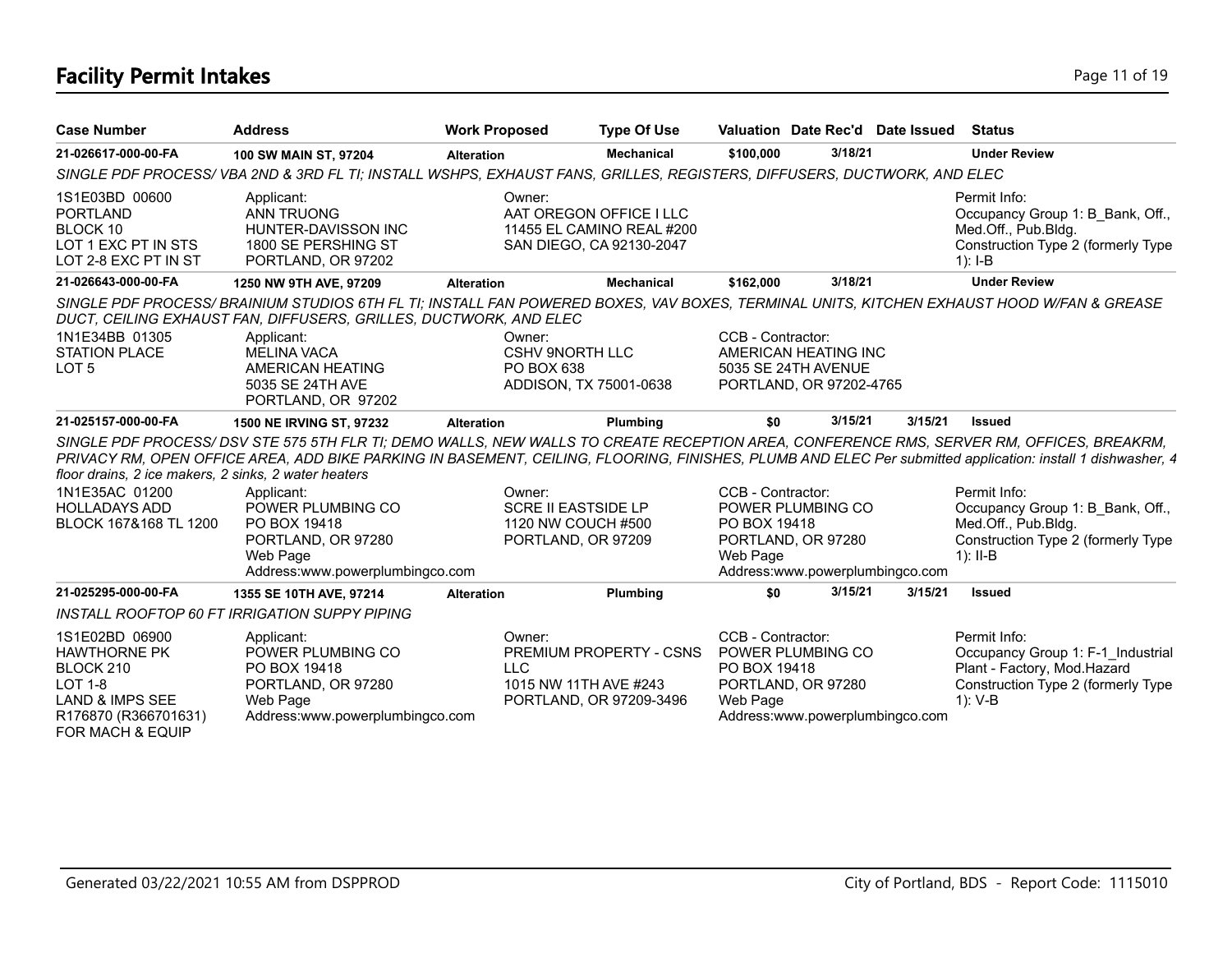# **Facility Permit Intakes** Page 12 of 19

| <b>Case Number</b>                                                                                   | <b>Address</b>                                                                                                                                                                                                                                                                      | <b>Work Proposed</b>                                                     | <b>Type Of Use</b>                                                       |                                         |                                                    | Valuation Date Rec'd Date Issued | Status                                                                                                                                       |
|------------------------------------------------------------------------------------------------------|-------------------------------------------------------------------------------------------------------------------------------------------------------------------------------------------------------------------------------------------------------------------------------------|--------------------------------------------------------------------------|--------------------------------------------------------------------------|-----------------------------------------|----------------------------------------------------|----------------------------------|----------------------------------------------------------------------------------------------------------------------------------------------|
| 21-026300-000-00-FA                                                                                  | 1300 SW 5TH AVE, 97201                                                                                                                                                                                                                                                              | <b>Alteration</b>                                                        | Plumbing                                                                 | \$0                                     | 3/17/21                                            |                                  | <b>Under Review</b>                                                                                                                          |
| <b>INSTALL 2 SINKS</b>                                                                               | SINGLE PDF PROCESS/ INSIGHT GLOBAL, STE 3000 TI; NEW TENANT - DEMO WALLS, NEW WALLS TO CREATE INTERVIEW RMS, CONFERENCE RS, ENTRY, BREAK                                                                                                                                            |                                                                          |                                                                          |                                         |                                                    |                                  | RM, MOTHERS RM, STORAGE, SERVER RM, OFFICES, OPEN OFFICE, CEILING, FLOORING, FINISHES, PLUMB, AND ELEC - PER SUBMITTED PLUMBING APPLICATION: |
| 1S1E03BC 01800<br><b>PORTLAND</b><br><b>BLOCK 148 TL 1800</b>                                        | Applicant:<br><b>RAYBORNS PLUMBING INC</b><br>19990 SW CIPOLE RD<br>TUALATIN, OR 97062                                                                                                                                                                                              | Owner:<br>591 W PUTNAM AVE                                               | SOF-XI WFP OWNER LLC<br>GREENWICH, CT 06830                              | CCB - Contractor:<br>TUALATIN, OR 97062 | <b>RAYBORNS PLUMBING INC</b><br>19990 SW CIPOLE RD |                                  |                                                                                                                                              |
| 21-027024-000-00-FA                                                                                  | 555 SE M L KING BLVD, 97214                                                                                                                                                                                                                                                         | <b>Alteration</b>                                                        | Plumbing                                                                 | \$0                                     | 3/19/21                                            |                                  | <b>Under Review</b>                                                                                                                          |
| 1S1E03AA 00200                                                                                       | SINGLE PDF PROCESS/LANDLORD WK, STE 505 TI; NEW WALLS TO CREATE OPEN OFFICE, KITCHEN, CONFERENCE RM, ENTRY, CEILING, FLOORING, FINISHES,<br>PLUMB, AND ELEC - FUTURE PERMIT FOR NEW TENANT MAY BE REQUIRED                                                                          | Owner:                                                                   |                                                                          |                                         |                                                    |                                  |                                                                                                                                              |
| <b>EAST PORTLAND</b><br>BLOCK 82<br>E 10' OF LOT 1&2<br>LOT 5 EXC PT IN STS, LOT<br>6-8 EXC PT IN ST |                                                                                                                                                                                                                                                                                     | PMC BUILDING LLC                                                         | 75 SE YAMHILL ST #201<br>PORTLAND, OR 97214                              |                                         |                                                    |                                  |                                                                                                                                              |
| 21-027042-000-00-FA                                                                                  | 1231 NW HOYT ST, 97209                                                                                                                                                                                                                                                              | <b>Alteration</b>                                                        | Plumbing                                                                 | \$0                                     | 3/19/21                                            |                                  | <b>Under Review</b>                                                                                                                          |
| 1N1E33AD 02700<br><b>COUCHS ADD</b><br>BLOCK 118<br>LOT 2&3                                          | SINGLE PDF PROCESS/ MERCANTILE 1ST FL TI; NEW TENANT - CHANGE OF OCCUPANCY - DEMO WALLS, STAIRS, AND PARTIAL MEZZANINE, NEW PARTITION WALL<br>TO CREATE TWO TENANT SPACES, ENLARGE EXISTING RESTROOMS, NEW LADDER TO REDUCED MEZZANINE CEILING, FLOORING, FINISHES, PLUMB, AND ELEC | Owner:                                                                   | HOYT BLDG INVESTORS LLC<br>4800 S MACADAM AVE #120<br>PORTLAND, OR 97239 |                                         |                                                    |                                  |                                                                                                                                              |
| 21-027046-000-00-FA                                                                                  | 808 SW 3RD AVE, 97204                                                                                                                                                                                                                                                               | <b>Alteration</b>                                                        | Plumbing                                                                 | \$0                                     | 3/19/21                                            |                                  | <b>Under Review</b>                                                                                                                          |
| 1S1E03BA 06000<br><b>PORTLAND</b><br><b>BLOCK 22</b><br><b>LOT 7&amp;8</b>                           | SINGLE PDF PROCESS/LANDLORD WORK STE 500 TI; DEMO WALLS, NEW WALLS TO CREATE CONFERENCE RMS, PHONE RMS, STORAGE RM, OFFICES, BREAK<br>AREA, OPEN OFFICE AREAS, CEILING, FLOORING, FINISHES, PLUMB AND ELEC                                                                          | Owner:<br>SN INVESTMENT<br><b>PROPERTIES LLC</b>                         | 1121 SW SALMON ST 5TH FLR<br>PORTLAND, OR 97205                          |                                         |                                                    |                                  | Permit Info:<br>Occupancy Group 1: B<br>Construction Type 2 (formerly Type<br>$1$ : I-FR                                                     |
| 21-027056-000-00-FA                                                                                  | 1600 SW 4TH AVE, 97201                                                                                                                                                                                                                                                              | <b>Alteration</b>                                                        | Plumbing                                                                 | \$0                                     | 3/19/21                                            |                                  | <b>Under Review</b>                                                                                                                          |
| <b>PLUMB</b>                                                                                         | SINGLE PDF PROCESS/ PSU RMNC REROOF BLDG; REPLACE MAIN BUILDING & PENTHOUSE ROOF SYSTEMS AND INSTALL NEW GUARD RAILS, FINISHES AND                                                                                                                                                  |                                                                          |                                                                          |                                         |                                                    |                                  |                                                                                                                                              |
| 1S1E03CB 01800<br>SOUTH AUDITORIUM ADD<br><b>BLOCKA</b><br>LOT 2 TL 1800<br>DEFERRED ADDITIONAL      |                                                                                                                                                                                                                                                                                     | Owner:<br>PORTLAND STATE<br><b>MULTIPLE TENANTS</b><br><b>PO BOX 751</b> | UNIVERSITY - LEASED                                                      |                                         |                                                    |                                  | Permit Info:<br>Occupancy Group 1: B Bank, Off.,<br>Med.Off., Pub.Bldg.                                                                      |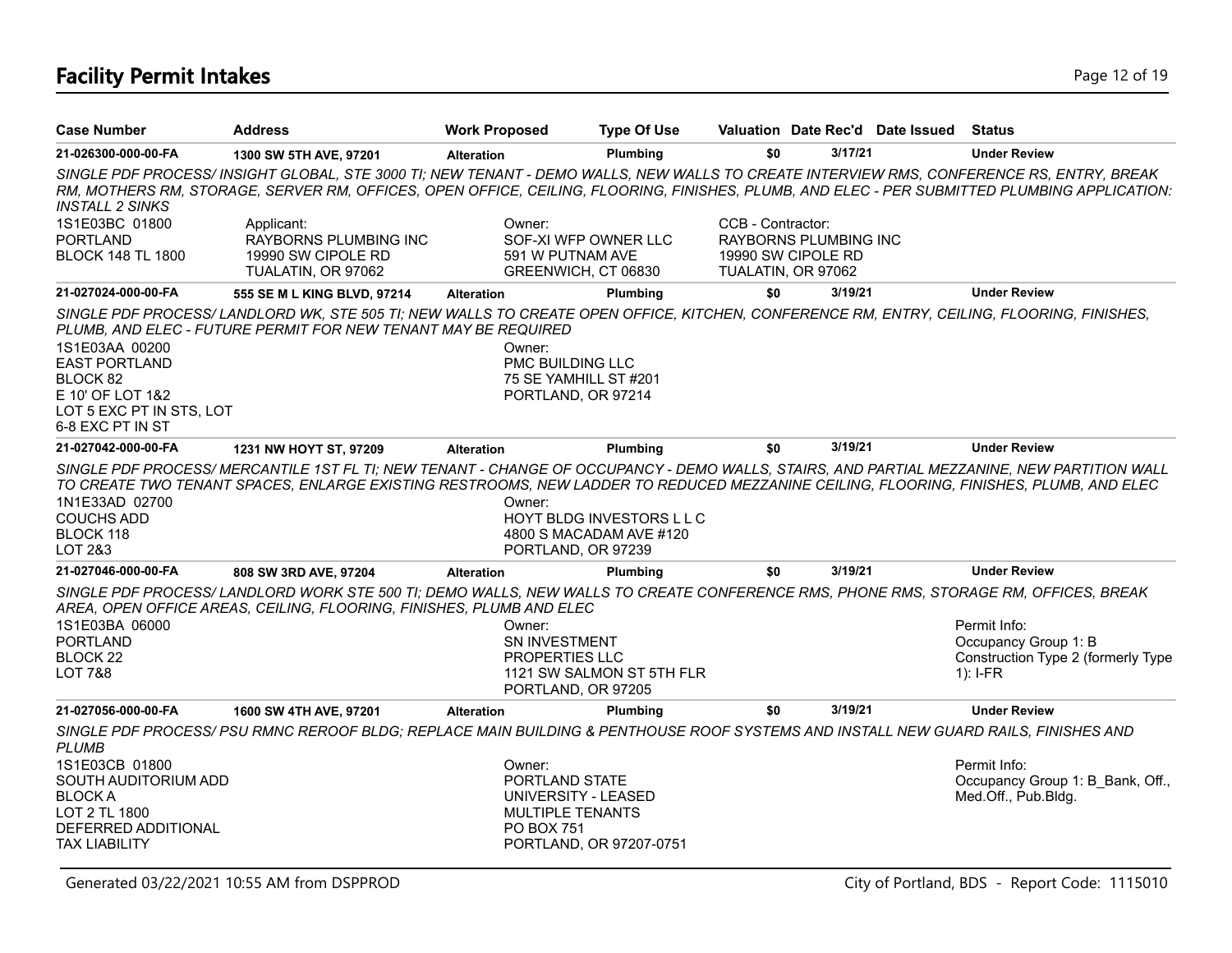# **Facility Permit Intakes** Page 13 of 19

| <b>Case Number</b>                                                                                    | <b>Address</b>                                                                                                                                                                                                                                    | <b>Work Proposed</b>                                             | <b>Type Of Use</b>                                                                                      |     |         | Valuation Date Rec'd Date Issued | <b>Status</b>                                                                                                              |
|-------------------------------------------------------------------------------------------------------|---------------------------------------------------------------------------------------------------------------------------------------------------------------------------------------------------------------------------------------------------|------------------------------------------------------------------|---------------------------------------------------------------------------------------------------------|-----|---------|----------------------------------|----------------------------------------------------------------------------------------------------------------------------|
| 21-027059-000-00-FA                                                                                   | 3485 S BOND AVE, 97239                                                                                                                                                                                                                            | <b>Alteration</b>                                                | Plumbing                                                                                                | \$0 | 3/19/21 |                                  | <b>Under Review</b>                                                                                                        |
|                                                                                                       | F31/OHSU CHH2 OR 6 & 7 4TH FLR TI; MINOR DEMO, NEW WALLS TO CREATE OPERATING RMS, CEILING, FLOORING, FINISHES, PLUMB AND ELEC                                                                                                                     |                                                                  |                                                                                                         |     |         |                                  |                                                                                                                            |
| 1S1E10AC 00307<br><b>WATERFRONT SOUTH</b><br>LOT 7                                                    |                                                                                                                                                                                                                                                   | Owner:<br>UNIVERSITY<br><b>RD</b>                                | OREGON HEALTH & SCIENCE<br>3181 SW SAM JACKSON PARK<br>PORTLAND, OR 97239-3011                          |     |         |                                  |                                                                                                                            |
| 21-027062-000-00-FA                                                                                   | 2055 NW SAVIER ST, 97209                                                                                                                                                                                                                          | <b>Alteration</b>                                                | Plumbing                                                                                                | \$0 | 3/19/21 |                                  | <b>Under Review</b>                                                                                                        |
| CALCULATIONS, PLUMB, AND ELEC<br>1N1E28CD 02300<br><b>COUCHS ADD</b><br><b>BLOCK 293 TL 2300</b>      | SINGLE PDF PROCESS/ SLABTOWN CENTER FITNESS CENTER RELOCATION 1ST FL AND BASEMENT TI; VALUE ADDED REVISION TO ADD WATER HEATER, SEISMIC                                                                                                           | Owner:<br>1215 4TH AVE #600<br>SEATTLE, WA 98161                 | UCP 2055 NW SAVIER LLC                                                                                  |     |         |                                  |                                                                                                                            |
| 21-027067-000-00-FA                                                                                   | 1000 SW BROADWAY, 97205                                                                                                                                                                                                                           | <b>Alteration</b>                                                | Plumbing                                                                                                | \$0 | 3/19/21 |                                  | <b>Under Review</b>                                                                                                        |
|                                                                                                       | SINGLE PDF PROCESS/ NOVILLUS, STE 1600 TI; NEW TENANT - DEMO DOORS AND CASEWORK, NEW DOORS, PLUMB, ELEC, CEILING, FLOORING, AND FINISHES                                                                                                          |                                                                  |                                                                                                         |     |         |                                  |                                                                                                                            |
| 1S1E03BB 02400<br><b>PORTLAND</b><br>BLOCK 182<br>LOT 5-8                                             |                                                                                                                                                                                                                                                   | Owner:<br><b>BUILDING LP</b>                                     | ONE THOUSAND BROADWAY<br>1000 SW BROADWAY #1770<br>PORTLAND, OR 97205-3069                              |     |         |                                  | Permit Info:<br>Occupancy Group 1: B Bank, Off.,<br>Med.Off., Pub.Bldg.<br>Construction Type 2 (formerly Type<br>$1$ : I-A |
| 21-027069-000-00-FA                                                                                   | 1331 NW LOVEJOY ST, 97209                                                                                                                                                                                                                         | <b>Alteration</b>                                                | Plumbing                                                                                                | \$0 | 3/19/21 |                                  | <b>Under Review</b>                                                                                                        |
| 1N1E33AA 90000<br>LOVEJOY BLOCK ONE<br><b>CONDOMINIUM</b><br><b>GENERAL COMMON</b><br><b>ELEMENTS</b> | SINGLE PDF PROCESS/LANDLORD WK, STE 775 TI; DEMO WALLS, NEW WALLS TO CREATE MEETING RM, OFFICES, OPEN OFFICE, BREAK RM, RECEPTION, WORK<br>RM, IT STORAGE, IT RM, PLUMG, ELEC, CEILING, FLOORING, AND FINISHES - FUTURE TI PERMIT MAY BE REQUIRED | Owner:<br>LOVEJOY BLOCK ONE<br><b>ASSN</b><br>PORTLAND, OR 97204 | <b>CONDOMINIUM OWNERS</b><br>111 SW 5TH AVE STE 1250                                                    |     |         |                                  | Permit Info:<br>Occupancy Group 1: B Bank, Off.,<br>Med.Off., Pub.Bldg.<br>Construction Type 2 (formerly Type<br>$1$ : I-A |
| 21-027076-000-00-FA                                                                                   | 500 NE MULTNOMAH ST, 97232                                                                                                                                                                                                                        | <b>Alteration</b>                                                | Plumbing                                                                                                | \$0 | 3/19/21 |                                  | <b>Under Review</b>                                                                                                        |
| PLUMB AND ELEC<br>1N1E35BB 02400<br><b>HOLLADAYS ADD</b><br>BLOCK 73&80 TL 2400                       | SINGLE PDF PROCESS/KAISER KPB MENS RESTRM TI 15TH FLR; DEMO WALLS, NEW WALLS TO RECONFIGURE MENS RESTRM, CEILING, FLOORING, FINISHES,                                                                                                             | Owner:<br>100                                                    | KAISER FOUNDATION HEALTH<br>PLAN OF THE NORTHWEST<br>500 NE MULTNOMAH ST STE<br>PORTLAND, OR 97232-2031 |     |         |                                  |                                                                                                                            |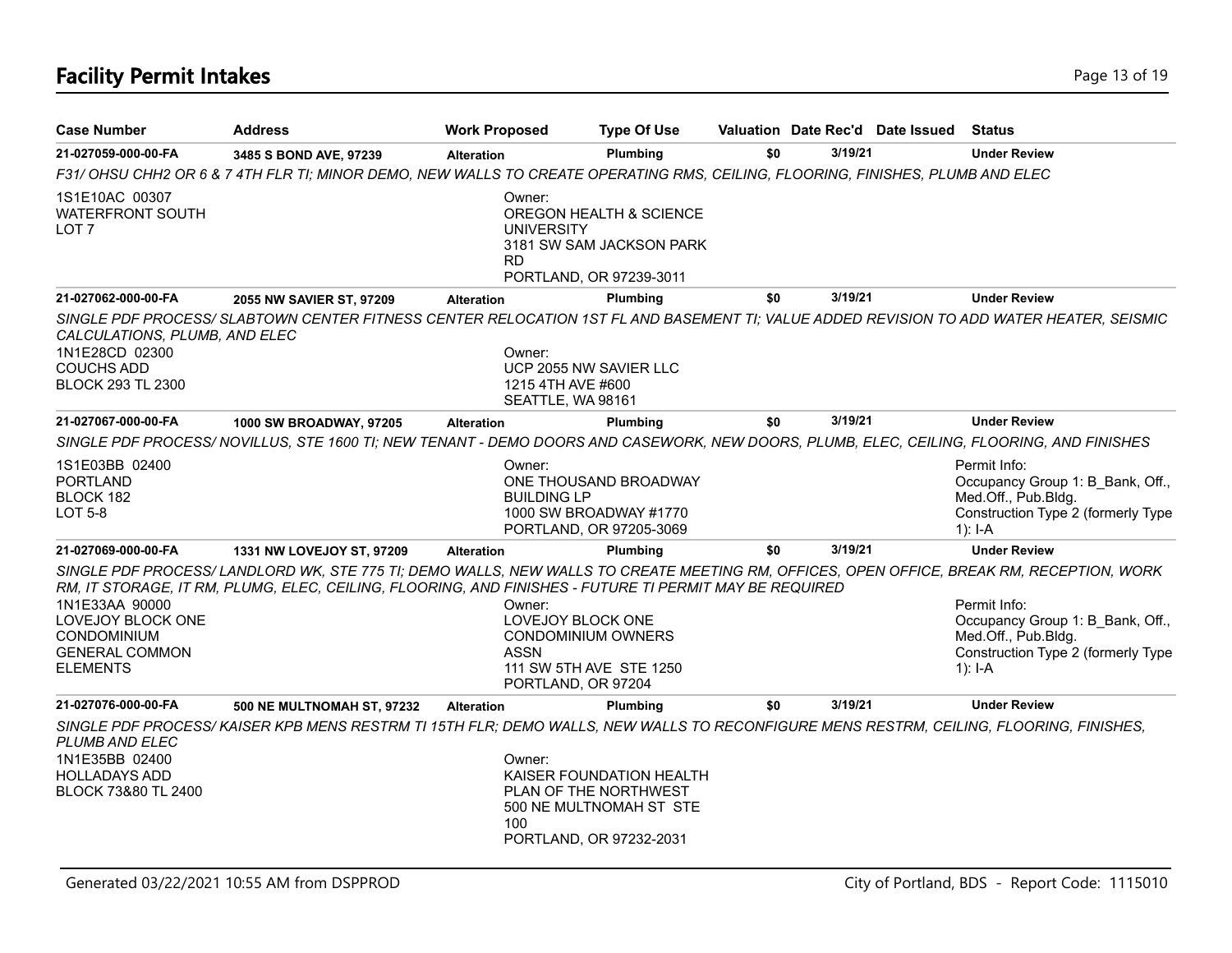# **Facility Permit Intakes** Page 14 of 19

| <b>Case Number</b>                      | <b>Address</b>                                                                                                                                                                                                                                                                         | <b>Work Proposed</b>                       | <b>Type Of Use</b>            | Valuation Date Rec'd Date Issued Status |         |                                                                          |
|-----------------------------------------|----------------------------------------------------------------------------------------------------------------------------------------------------------------------------------------------------------------------------------------------------------------------------------------|--------------------------------------------|-------------------------------|-----------------------------------------|---------|--------------------------------------------------------------------------|
| 21-027079-000-00-FA                     | 1201 NE LLOYD BLVD, 97232                                                                                                                                                                                                                                                              | <b>Alteration</b>                          | Plumbing                      | \$0                                     | 3/19/21 | <b>Under Review</b>                                                      |
|                                         | SINGLE PDF PROCESS/LANDLORD WORK 1ST FLR TI; DEMO WALLS, NEW WALLS TO CREATE SUITE ENTRY, LOUNGE, CONFERENCE RM, OFFICES, STORAGE RM,<br>CEILING, FLOORING, FINISHES, PLUMB AND ELEC                                                                                                   |                                            |                               |                                         |         |                                                                          |
| 1N1E35BD 00400                          |                                                                                                                                                                                                                                                                                        | Owner:                                     |                               |                                         |         |                                                                          |
| <b>HOLLADAYS ADD</b>                    |                                                                                                                                                                                                                                                                                        |                                            | EGP 1201 PORTLAND LLC         |                                         |         |                                                                          |
| <b>BLOCK 142 TL 400</b>                 |                                                                                                                                                                                                                                                                                        | 2101 L ST NW # 650                         | WASHINGTON, DC 20037-1277     |                                         |         |                                                                          |
| 21-027082-000-00-FA                     | 516 SE MORRISON ST, 97214                                                                                                                                                                                                                                                              | <b>Alteration</b>                          | Plumbing                      | \$0                                     | 3/19/21 | <b>Under Review</b>                                                      |
| PERMIT FOR NEW TENANT MAY BE REQUIRED   | SINGLE PDF PROCESS/LANDLORD WORK - BUILD OUT FLS 8 & 9; NEW WALLS TO CREATE 8TH FL - REST RMS, ELECTRICAL RM, OPEN OFFICE, ELEVATOR LOBBY;<br>9TH FL - REST RMS, ELECTRICAL RM, CAFE, CONFERENCE RM, OPEN OFFICE, ELEVATOR LOBBY; CEILING, FLOORING, FINISHES, PLUMB AND ELEC - FUTURE |                                            |                               |                                         |         |                                                                          |
| 1S1E02BB 06100                          |                                                                                                                                                                                                                                                                                        | Owner:                                     |                               |                                         |         |                                                                          |
|                                         |                                                                                                                                                                                                                                                                                        | <b>OWNER LLC</b>                           | UPG WEATHERLY PROPERTY        |                                         |         |                                                                          |
|                                         |                                                                                                                                                                                                                                                                                        | 1215 4TH AVE #600                          |                               |                                         |         |                                                                          |
|                                         |                                                                                                                                                                                                                                                                                        | SEATTLE, WA 98161                          |                               |                                         |         |                                                                          |
| 21-027086-000-00-FA                     | 1125 NW COUCH ST, 97209                                                                                                                                                                                                                                                                | <b>Alteration</b>                          | Plumbing                      | \$0                                     | 3/19/21 | <b>Under Review</b>                                                      |
|                                         | F3/ SCREEN DOOR RESTAURANT 1ST FLR TI; DEMO WALLS, NEW WALLS TO CREATE ENTRY AREA, DINING AREA, BAR, SERVICE AREAS, KITCHEN, STORAGE AREA,                                                                                                                                             |                                            |                               |                                         |         |                                                                          |
|                                         | OFFICE, BATHRMS, CEILING, FLOORING, FINISHES, PLUMB AND ELEC                                                                                                                                                                                                                           |                                            |                               |                                         |         |                                                                          |
| 1N1E33DA 04800                          |                                                                                                                                                                                                                                                                                        | Owner:                                     | SPF BREWERY BLOCKS LLC        |                                         |         | Permit Info:                                                             |
|                                         |                                                                                                                                                                                                                                                                                        | PO BOX 4120 PMB 73304                      | PORTLAND, OR 97208-4120       |                                         |         | Occupancy Group 1: B<br>Construction Type 2 (formerly Type<br>$1$ : I-FR |
| 21-027098-000-00-FA                     | 7528 N FENWICK AVE, 97217                                                                                                                                                                                                                                                              | <b>Alteration</b>                          | Plumbing                      | \$0                                     | 3/19/21 | <b>Under Review</b>                                                      |
|                                         | SINGLE PDF PROCESS/KENTON SCHOOL SWING SITE ALL FLRS TI; DEMO WALLS, NEW WALLS TO CREATE LOWER LVL - NEW BATHRMS, REMODEL CLASSRMS;                                                                                                                                                    |                                            |                               |                                         |         |                                                                          |
|                                         | MAIN LVL - REMODEL KITCHEN, CLASSRMS, ALLIANCE OFFICES; UPPER LVL - REMODEL CLASSRMS, CEILING, FLOORING, FINISHES, PLUMB AND ELEC                                                                                                                                                      |                                            |                               |                                         |         |                                                                          |
| 1N1E09DD 15900                          |                                                                                                                                                                                                                                                                                        | Owner:                                     |                               |                                         |         |                                                                          |
| <b>KENTON</b><br>INC VAC ST BLOCK 13&14 |                                                                                                                                                                                                                                                                                        | <b>SCHOOL DISTRICT NO 1</b><br>PO BOX 3107 |                               |                                         |         |                                                                          |
| EXC PT IN STS                           |                                                                                                                                                                                                                                                                                        |                                            | PORTLAND, OR 97208-3107       |                                         |         |                                                                          |
| 21-027102-000-00-FA                     | 16233 NE CAMERON BLVD,                                                                                                                                                                                                                                                                 | <b>Alteration</b>                          | Plumbing                      | \$0                                     | 3/19/21 | <b>Under Review</b>                                                      |
|                                         | 97230                                                                                                                                                                                                                                                                                  |                                            |                               |                                         |         |                                                                          |
| <b>CEILING, FLOORING, FINISHES</b>      | SINGLE PDF PROCESS/BLDG 4 CONTROL4 TI; NEW TENANT - NEW DEMISING WALL, NEW WALLS TO CREATE COMPRESSOR RM, REST RMS, IT RM, PLUMB, ELEC,                                                                                                                                                |                                            |                               |                                         |         |                                                                          |
| 1N2E24AA 00400                          |                                                                                                                                                                                                                                                                                        | Owner:                                     |                               |                                         |         |                                                                          |
| <b>INTERSTATE</b><br><b>CROSSROADS</b>  |                                                                                                                                                                                                                                                                                        | <b>LLC</b>                                 | <b>ICON OWNER POOL 1 WEST</b> |                                         |         |                                                                          |
| LOT 1 EXC PT IN ST                      |                                                                                                                                                                                                                                                                                        | PO BOX 460169                              |                               |                                         |         |                                                                          |
|                                         |                                                                                                                                                                                                                                                                                        |                                            | HOUSTON, TX 77056-8169        |                                         |         |                                                                          |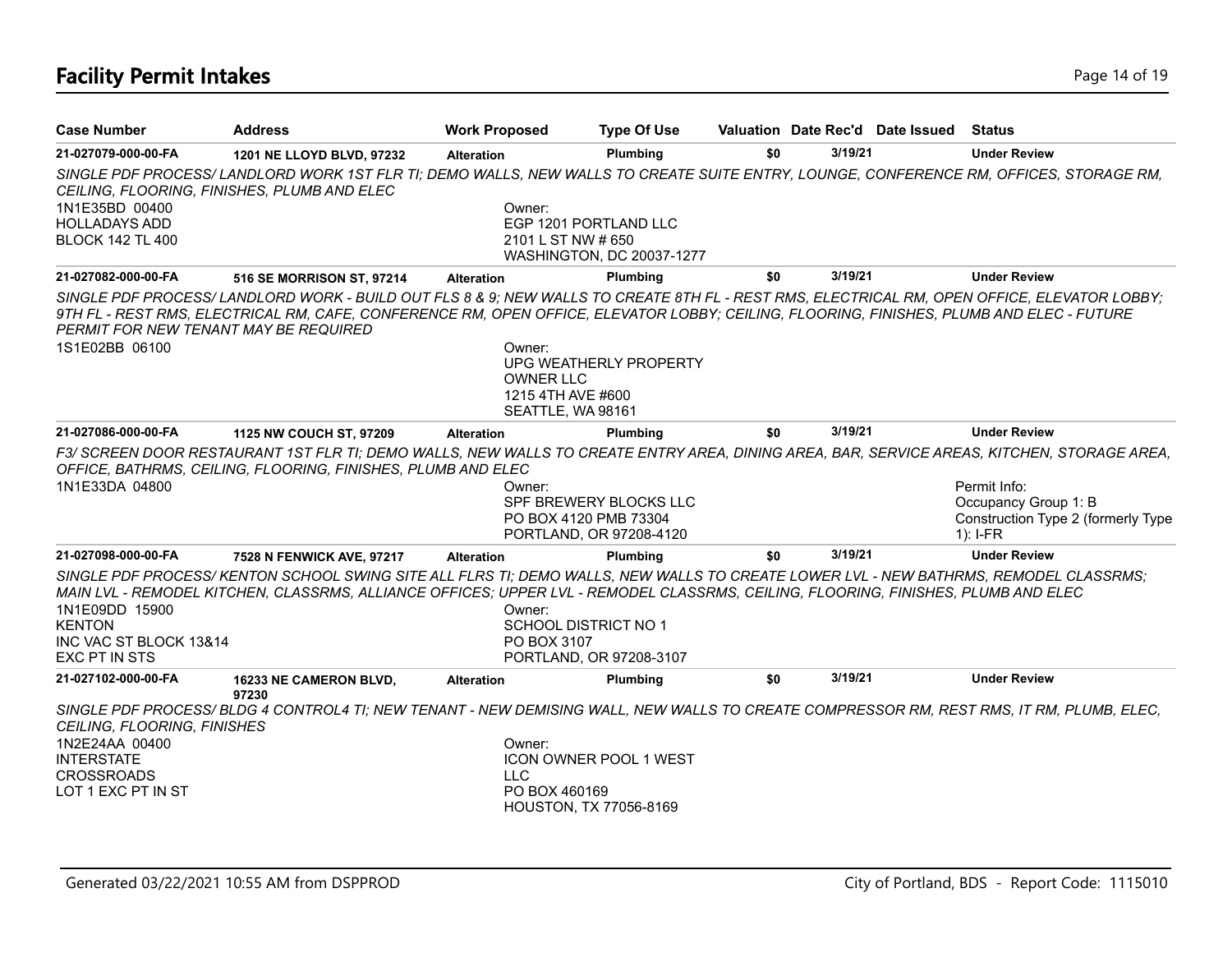### **Facility Permit Intakes** Page 15 of 19

| <b>Case Number</b>                                                                                 | <b>Address</b>                                                                                                                                                                                                                                                                                                                                                                                                   | <b>Work Proposed</b>                                                                                  | <b>Type Of Use</b>            |     |         | Valuation Date Rec'd Date Issued | <b>Status</b>                                                                              |
|----------------------------------------------------------------------------------------------------|------------------------------------------------------------------------------------------------------------------------------------------------------------------------------------------------------------------------------------------------------------------------------------------------------------------------------------------------------------------------------------------------------------------|-------------------------------------------------------------------------------------------------------|-------------------------------|-----|---------|----------------------------------|--------------------------------------------------------------------------------------------|
| 21-027112-000-00-FA                                                                                | 234 NW 5TH AVE, 97209                                                                                                                                                                                                                                                                                                                                                                                            | <b>Alteration</b>                                                                                     | <b>Plumbina</b>               | \$0 | 3/19/21 |                                  | <b>Under Review</b>                                                                        |
| <b>REQUIRED</b>                                                                                    | SINGLE PDF PROCESS/ LANDLORD WK 3RD & 7TH FLR; DEMO WALLS, NEW WALL TO CREATE 3RD FLR - OFFICES, VESTIBULES, PHONE RMS, CONFERENCE RMS,<br>BREAK RM, TELECOM, STORAGE, ELECTRICAL AND MECHANICAL RM, ; 7TH FLR MEETING RMS, VESTIBULES, PHONE RMS, CONFERENCE RM, BREAK RM,<br>TELECOM, STORAGE, ELECTRICAL AND MECHANICAL RM; CEILING, FLOORING, FINISHES, PLUMB AND ELEC - FUTURE PERMIT FOR NEW TENANT MAY BE |                                                                                                       |                               |     |         |                                  |                                                                                            |
| 1N1E34CA 05800<br><b>COUCHS ADD</b><br>BLOCK 34                                                    |                                                                                                                                                                                                                                                                                                                                                                                                                  | Owner:<br><b>LLC</b>                                                                                  | <b>MASON EHRMAN BUILDINGS</b> |     |         |                                  |                                                                                            |
| LOT 6&7                                                                                            |                                                                                                                                                                                                                                                                                                                                                                                                                  | 700<br>PORTLAND, OR 97201                                                                             | 222 SW COLUMBIA ST, SUITE     |     |         |                                  |                                                                                            |
| 21-027118-000-00-FA                                                                                | 250 SW TAYLOR ST, 97204                                                                                                                                                                                                                                                                                                                                                                                          | <b>Alteration</b>                                                                                     | Plumbing                      | \$0 | 3/19/21 |                                  | <b>Under Review</b>                                                                        |
| 1S1E03BA 06200                                                                                     | F19/LANDLORD WORK 2ND FLR BUILD OUT; DEMO WALLS, NEW WALLS TO CREATE OFFICES, SOC ENTRY, STORAGE RMS, MAIL RM, PHONE RMS, BREAKRM,<br>CONFERENCE RMS, FLEX RMS, OPEN OFFICE AREA, CEILING, FLOORING, FINISHES, PLUMB AND ELEC                                                                                                                                                                                    | Owner:<br>1211 SW 5TH AVE #700<br>PORTLAND, OR 97204                                                  | AB PR QOZB I PROPERTY LLC     |     |         |                                  |                                                                                            |
| 21-027150-000-00-FA                                                                                | 4805 NE GLISAN ST, 97213                                                                                                                                                                                                                                                                                                                                                                                         | <b>Alteration</b>                                                                                     | Plumbing                      | \$0 | 3/19/21 |                                  | <b>Under Review</b>                                                                        |
| 1N2E31BD 04100<br>SECTION 31 1N 2E<br>TL 4100 9.54 ACRES                                           | F32/ PROVIDENCE CHILLER PLANT N PARKING GARAGE ROOF TI; DEMO SCREENING, NEW SCREENING ENCLOSURE, CATWALK, ACCESS GRATING, REVISE<br>PARKING STRIPPING, HOUSE KEEPING PADS, STAIRS, FINISHES, PLUMB AND ELEC (Electrical to be reviewed and inspected by Commercial db)                                                                                                                                           | Owner:<br><b>PROVIDENCE HEALTH &amp;</b><br>SERVICES-OREGON<br>800 5TH AVE #1200<br>SEATTLE, WA 98104 |                               |     |         |                                  | Permit Info:<br>Occupancy Group 1: I-2<br>Construction Type 2 (formerly Type<br>$1$ : I-FR |
| 21-027151-000-00-FA                                                                                | 516 SE MORRISON ST, 97214                                                                                                                                                                                                                                                                                                                                                                                        | <b>Alteration</b>                                                                                     | Plumbing                      | \$0 | 3/19/21 |                                  | <b>Under Review</b>                                                                        |
| 1S1E02BB 06100                                                                                     | SINGLE PDF PROCESS/LANDLORD WORK FLS 10&12; DEMO WALLS, NEW WALL TO CREATE 10TH FLR - ELECTRICAL RM; 12TH FLR - ELECTRICAL RM; CEILING,<br>FLOORING, FINISHES, PLUMB AND ELEC -FUTURE PERMIT FOR NEW TENANT MAY BE REQUIRED                                                                                                                                                                                      | Owner:<br><b>OWNER LLC</b><br>1215 4TH AVE #600<br>SEATTLE, WA 98161                                  | UPG WEATHERLY PROPERTY        |     |         |                                  |                                                                                            |
| 21-027152-000-00-FA                                                                                | 350 SE MILL ST, 97214                                                                                                                                                                                                                                                                                                                                                                                            | <b>Alteration</b>                                                                                     | Plumbing                      | \$0 | 3/19/21 |                                  | <b>Under Review</b>                                                                        |
|                                                                                                    | SINGLE PDF PROCESS/ TRAILHEAD 1ST FL, STE 5B TI; FIRST TIME TENANT - FRAME IN DEMISING WALL, WORK STATION, PLUMB, AND ELEC                                                                                                                                                                                                                                                                                       |                                                                                                       |                               |     |         |                                  |                                                                                            |
| 1S1E03DA 02600<br><b>STEPHENS ADD</b><br><b>BLOCK 44</b><br><b>LOT 1-4</b><br>LOT 5-8 EXC PT IN ST |                                                                                                                                                                                                                                                                                                                                                                                                                  | Owner:<br>1805 MLK OWNER LLC<br>PORTLAND, OR 97201                                                    | 222 SW COLUMBIA ST #700       |     |         |                                  | Permit Info:<br>Occupancy Group 1: F-1 Industrial<br>Plant - Factory, Mod.Hazard           |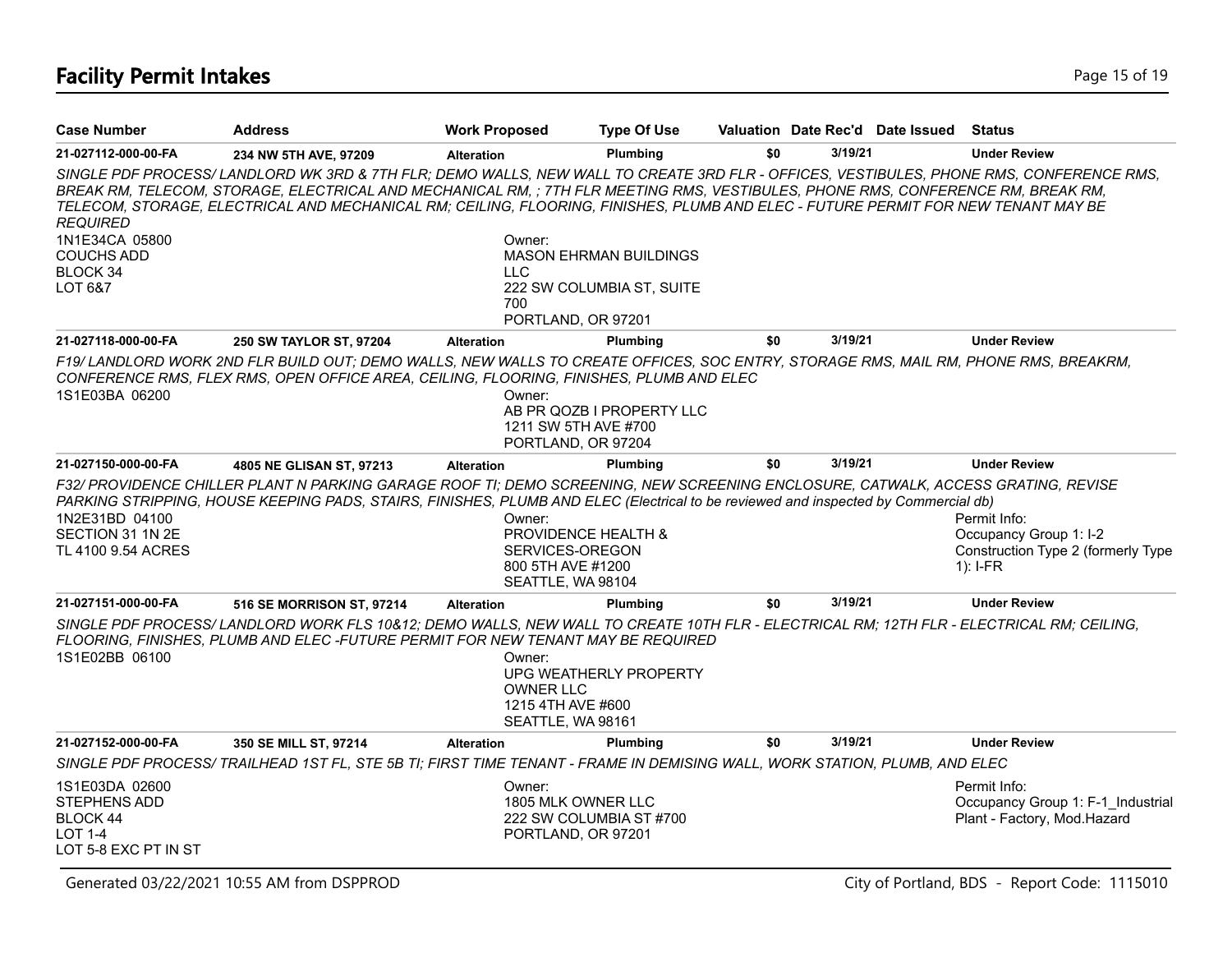# **Facility Permit Intakes** Page 16 of 19

| <b>Case Number</b>         | <b>Address</b>                                                                                                                                                                                                                                                               | <b>Work Proposed</b>  | <b>Type Of Use</b>             |     |         | Valuation Date Rec'd Date Issued Status |                                    |
|----------------------------|------------------------------------------------------------------------------------------------------------------------------------------------------------------------------------------------------------------------------------------------------------------------------|-----------------------|--------------------------------|-----|---------|-----------------------------------------|------------------------------------|
| 21-027157-000-00-FA        | 1827 NE 44TH AVE, 97213                                                                                                                                                                                                                                                      | <b>Alteration</b>     | Plumbing                       | \$0 | 3/19/21 |                                         | <b>Under Review</b>                |
|                            | SINGLE PDF PROCESS/EASTSIDE FOOT AND ANKLE TI, STE 100; DEMO WALLS, NEW WALLS TO CREATE MEDICAL ASSISTANCE RM, OFFICE, EXAM RM, STORAGE,<br>WAITING, RECEPTION, OFFICE, X-RAY, BREAK RM, PLUMB, ELEC, CEILING, FLOORING, AND FINISHES                                        |                       |                                |     |         |                                         |                                    |
| 1N2E30CC 05000             |                                                                                                                                                                                                                                                                              | Owner:                |                                |     |         |                                         | Permit Info:                       |
| <b>MENEFEE ADD</b>         |                                                                                                                                                                                                                                                                              |                       | <b>WESTON INVESTMENT CO</b>    |     |         |                                         | Occupancy Group 1: B               |
| <b>BLOCK5</b>              |                                                                                                                                                                                                                                                                              | <b>LLC</b>            |                                |     |         |                                         | Construction Type 2 (formerly Type |
| LOT 1-6                    |                                                                                                                                                                                                                                                                              | 2154 NE BROADWAY #200 |                                |     |         |                                         | $1$ : III-B                        |
|                            |                                                                                                                                                                                                                                                                              |                       | PORTLAND, OR 97232-1561        |     |         |                                         |                                    |
| 21-027161-000-00-FA        | 1355 SE 10TH AVE, 97214                                                                                                                                                                                                                                                      | <b>Alteration</b>     | Plumbing                       | \$0 | 3/19/21 |                                         | <b>Under Review</b>                |
|                            | SINGLE PDF PROCESS/ STEELHEAD SURGICAL 1ST FLR TI; NEW WALLS TO CREATE INVENTORY RMS, TRAINING/BREAK AREA, OFFICE, VESTIBULE, OPEN OFFICE                                                                                                                                    |                       |                                |     |         |                                         |                                    |
|                            | AREA, CEILING, FLOORING, FINISHES, PLUMB AND ELEC                                                                                                                                                                                                                            |                       |                                |     |         |                                         |                                    |
| 1S1E02BD 06900             |                                                                                                                                                                                                                                                                              | Owner:                |                                |     |         |                                         | Permit Info:                       |
| <b>HAWTHORNE PK</b>        |                                                                                                                                                                                                                                                                              |                       | <b>PREMIUM PROPERTY - CSNS</b> |     |         |                                         | Occupancy Group 1: F-1 Industrial  |
| BLOCK 210                  |                                                                                                                                                                                                                                                                              | <b>LLC</b>            |                                |     |         |                                         | Plant - Factory, Mod.Hazard        |
| <b>LOT 1-8</b>             |                                                                                                                                                                                                                                                                              | 1015 NW 11TH AVE #243 |                                |     |         |                                         | Construction Type 2 (formerly Type |
| <b>LAND &amp; IMPS SEE</b> |                                                                                                                                                                                                                                                                              |                       | PORTLAND, OR 97209-3496        |     |         |                                         | 1): V-B                            |
| R176870 (R366701631)       |                                                                                                                                                                                                                                                                              |                       |                                |     |         |                                         |                                    |
| FOR MACH & EQUIP           |                                                                                                                                                                                                                                                                              |                       |                                |     |         |                                         |                                    |
| 21-027163-000-00-FA        | 808 SW 3RD AVE, 97204                                                                                                                                                                                                                                                        | <b>Alteration</b>     | Plumbing                       | \$0 | 3/19/21 |                                         | <b>Under Review</b>                |
|                            | SINGLE PDF PROCESS/LANDLORD WORK SPEC SUITE STE 570 TI; DEMO WALLS, NEW WALLS TO CREATE ENTRY AREA, OPEN OFFICE AREA, MINOR REMODEL TO<br>EXISTING OFFICES, CEILING, FLOORING, FINISHES, PLUMB AND ELEC                                                                      |                       |                                |     |         |                                         |                                    |
| 1S1E03BA 06000             |                                                                                                                                                                                                                                                                              | Owner:                |                                |     |         |                                         | Permit Info:                       |
| <b>PORTLAND</b>            |                                                                                                                                                                                                                                                                              | SN INVESTMENT         |                                |     |         |                                         | Occupancy Group 1: B               |
| BLOCK <sub>22</sub>        |                                                                                                                                                                                                                                                                              | PROPERTIES LLC        |                                |     |         |                                         | Construction Type 2 (formerly Type |
| <b>LOT 7&amp;8</b>         |                                                                                                                                                                                                                                                                              |                       | 1121 SW SALMON ST 5TH FLR      |     |         |                                         | $1$ : I-FR                         |
|                            |                                                                                                                                                                                                                                                                              | PORTLAND, OR 97205    |                                |     |         |                                         |                                    |
| 21-027167-000-00-FA        | 2112 NW IRVING ST, 97210                                                                                                                                                                                                                                                     | <b>Alteration</b>     | Plumbing                       | \$0 | 3/19/21 |                                         | <b>Under Review</b>                |
| FINISHES, PLUMB AND ELEC   | SINGLE PDF PROCESS/NEGOCIANT TI 1ST FLR; FIRST TIME TENANT, OCCUPANCY B, NEW WALLS TO CREATE COMMISSARY/MARKET AREA, WINE CELLAR, WINE<br>STORAGE RM, OFFICE, KITCHEN, STORAGE RM, BAR & EVENT SPACE, MARQUEE PLATFORM OVER MARKET AREA FOR STORAGE ONLY, CEILING, FLOORING, |                       |                                |     |         |                                         |                                    |
| 1N1E33BD 08700             |                                                                                                                                                                                                                                                                              | Owner:                |                                |     |         |                                         |                                    |
| KINGS 2ND ADD              |                                                                                                                                                                                                                                                                              | 625 NW 21ST LLC       |                                |     |         |                                         |                                    |
| <b>BLOCK 11</b>            |                                                                                                                                                                                                                                                                              | 116 NE 6TH AVE #400   |                                |     |         |                                         |                                    |
| LOT 1-3 TL 8700            |                                                                                                                                                                                                                                                                              |                       | PORTLAND, OR 97232-2904        |     |         |                                         |                                    |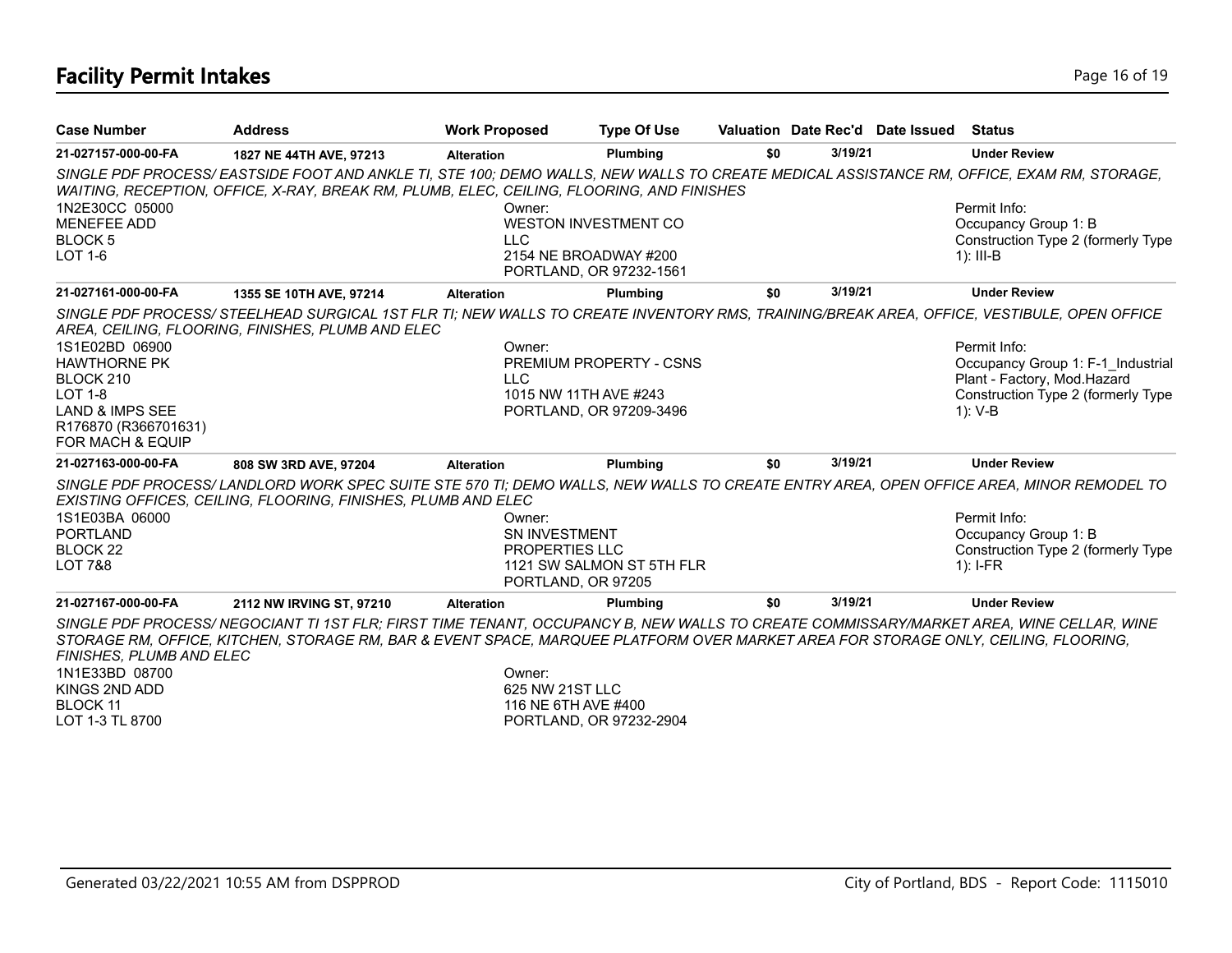# **Facility Permit Intakes** Page 17 of 19

| <b>Case Number</b>                                                                      | <b>Address</b>                                                                                                                                                                 | <b>Work Proposed</b>                                                 | <b>Type Of Use</b>                                                                                     |                                                                                                               |             | Valuation Date Rec'd Date Issued                                             | <b>Status</b>                                                                                                                                                                                             |
|-----------------------------------------------------------------------------------------|--------------------------------------------------------------------------------------------------------------------------------------------------------------------------------|----------------------------------------------------------------------|--------------------------------------------------------------------------------------------------------|---------------------------------------------------------------------------------------------------------------|-------------|------------------------------------------------------------------------------|-----------------------------------------------------------------------------------------------------------------------------------------------------------------------------------------------------------|
| 21-027173-000-00-FA                                                                     | 10123 SE MARKET ST, 97216                                                                                                                                                      | <b>Alteration</b>                                                    | Plumbing                                                                                               | \$0                                                                                                           | 3/19/21     |                                                                              | <b>Under Review</b>                                                                                                                                                                                       |
|                                                                                         | SINGLE PDF PROCESS/ADVENTIST HEALTH PORTLAND FLUOROSCOPY EQUIPMENT TI; DEMO WALLS, NEW WALL IN RADIOGRAPHIC FLUOROSCOPIC AREA,<br>CEILING, FLOORING, FINISHES, PLUMB, AND ELEC |                                                                      |                                                                                                        |                                                                                                               |             |                                                                              |                                                                                                                                                                                                           |
| 1S2E04A 02300<br><b>EVERGLADE</b><br>LOT 6&7 TL 2300                                    | Owner:<br><b>MEDICAL CENTER</b>                                                                                                                                                | PORTLAND ADVENTIST                                                   |                                                                                                        |                                                                                                               |             | Permit Info:<br>Occupancy Group 1: I-2<br>Construction Type 2 (formerly Type |                                                                                                                                                                                                           |
| SPLIT MAP R159228<br>(R261601510)                                                       |                                                                                                                                                                                | PO BOX 619135<br>ROSEVILLE, CA 95661                                 |                                                                                                        |                                                                                                               | 1): $I - A$ |                                                                              |                                                                                                                                                                                                           |
| Total # of FA Alteration permit intakes: 76                                             |                                                                                                                                                                                |                                                                      |                                                                                                        |                                                                                                               |             |                                                                              | Total valuation of FA Alteration permit intakes: \$1,572,489                                                                                                                                              |
| Total # of Facility Permit intakes: 76                                                  |                                                                                                                                                                                |                                                                      |                                                                                                        |                                                                                                               |             |                                                                              | Total valuation of Facility Permit intakes: \$1,572,489                                                                                                                                                   |
| 20-124057-DFS-05-MG                                                                     | 7000 NE AIRPORT WAY, 97218                                                                                                                                                     | <b>Addition</b>                                                      | <b>Assembly</b>                                                                                        | \$50,862                                                                                                      | 3/15/21     |                                                                              | <b>Under Review</b>                                                                                                                                                                                       |
|                                                                                         | T CORE - DFS-05 to STR-01 - Stairs, handrails, and guardrails from scaffold material per AG00 General Notes                                                                    |                                                                      |                                                                                                        |                                                                                                               |             |                                                                              |                                                                                                                                                                                                           |
| 1N2E08B 00400<br>SECTION 08 1N 2E<br>TL 400 7.39 ACRES<br>SEE SUB ACCOUNT<br>R705697 (R | Applicant:<br><b>MIKE COYLE</b><br><b>FASTER PERMITS</b><br>2000 SW 1ST AVE, STE 420<br>PORTLAND, OR 97201                                                                     | Owner:<br>PORT OF PORTLAND<br>PO BOX 3529<br>PORTLAND, OR 97208-3529 |                                                                                                        | CCB - Contractor:<br>HOFFMAN SKANSKA LLC<br>389 INTERPACE PARKWAY 5TH<br><b>FLOOR</b><br>PARSIPPANY, NJ 07054 |             |                                                                              |                                                                                                                                                                                                           |
| Total # of MG Addition permit intakes: 1                                                |                                                                                                                                                                                |                                                                      |                                                                                                        |                                                                                                               |             |                                                                              | Total valuation of MG Addition permit intakes: \$50,862                                                                                                                                                   |
|                                                                                         | Total # of Major Project Groups Permit intakes: 1                                                                                                                              |                                                                      |                                                                                                        |                                                                                                               |             |                                                                              | Total valuation of Major Project Groups Permit intakes: \$50,862                                                                                                                                          |
| 21-024901-000-00-MI                                                                     | <b>SE 135TH AVE, 97233</b>                                                                                                                                                     | <b>New Construction</b>                                              | <b>Single Family</b><br><b>Dwelling</b>                                                                | \$41,147                                                                                                      | 3/16/21     |                                                                              | <b>Under Review</b>                                                                                                                                                                                       |
|                                                                                         | SINGLE PDF - NEW MANUFACTURED HOME ON INDIVIDUAL LOT - NEW SINGLE FAMILY DWELLING / 1-STORY / FLAT LOT / COMPLEX *** ET, MT & PT SEPERATE***                                   |                                                                      |                                                                                                        |                                                                                                               |             |                                                                              |                                                                                                                                                                                                           |
| 1S2E02DC 10800<br><b>BRUNDIDGE PARK</b><br>LOT 7&B TL 10800                             | Applicant:<br><b>ELSON NGUYEN</b><br><b>HARMONY DECOR</b><br>522 NW 23RD AVE SUITE E<br>PORTLAND OR 97210                                                                      | Owner:<br><b>THO FONG</b><br>Owner:                                  | 3721 SE 122ND AVE<br>PORTLAND, OR 97236<br><b>JACK FONG</b><br>3721 SE 122ND AVE<br>PORTLAND, OR 97236 |                                                                                                               |             |                                                                              | Permit Info:<br>Occupancy Group 1 - RS: R-<br>3 Residential One and Two Family<br>Construction Type 1: V-B<br>Construction Type 2 (formerly Type<br>$1$ :<br>Total Square Footage - Display<br>Only: 1680 |
|                                                                                         | Total # of MI New Construction permit intakes: 1                                                                                                                               |                                                                      |                                                                                                        |                                                                                                               |             |                                                                              | Total valuation of MI New Construction permit intakes: \$41,147                                                                                                                                           |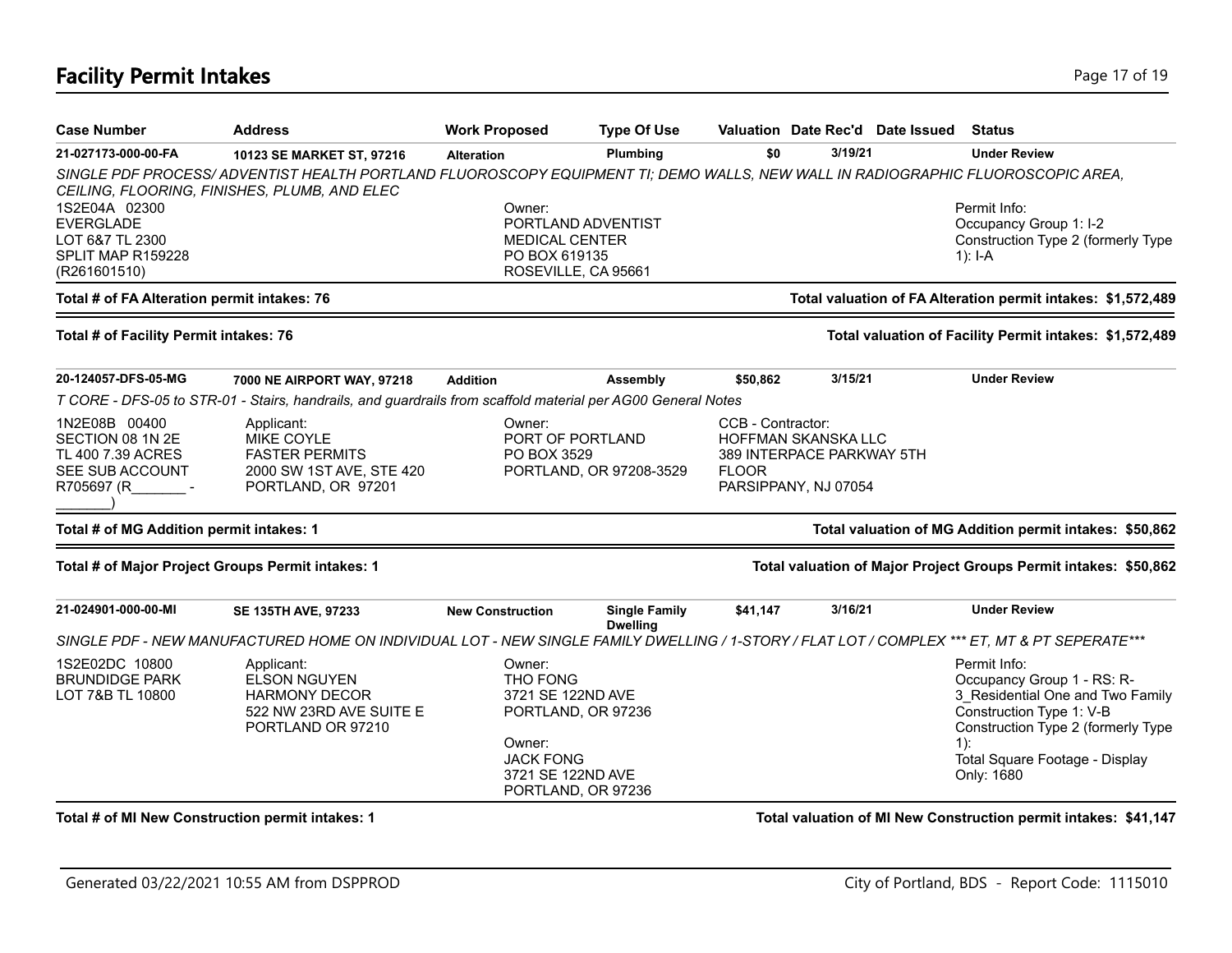| <b>Case Number</b>                                                  | <b>Address</b>                                                                                                                                                                            | <b>Work Proposed</b>                                          |                                        | <b>Type Of Use</b>                                                      |                                                                                                                       | Valuation Date Rec'd Date Issued                       | Status                                                                      |
|---------------------------------------------------------------------|-------------------------------------------------------------------------------------------------------------------------------------------------------------------------------------------|---------------------------------------------------------------|----------------------------------------|-------------------------------------------------------------------------|-----------------------------------------------------------------------------------------------------------------------|--------------------------------------------------------|-----------------------------------------------------------------------------|
| intakos: 1                                                          | Total # of Manufactured Home on Indiv. Lot Permit                                                                                                                                         |                                                               |                                        |                                                                         |                                                                                                                       |                                                        | Total valuation of Manufactured Home on Indiv. Lot Permit intakes: \$41,147 |
| 19-175478-REV-01-SD                                                 | 1724 SE RAMONA ST, 97202                                                                                                                                                                  | Grading                                                       |                                        | <b>Existing</b><br><b>Residential Site</b>                              | \$0                                                                                                                   | 3/18/21                                                | <b>Under Review</b>                                                         |
|                                                                     | SINGLE PDF - REVISION TO REMOVE RETAINING WALL ON EAST SIDE AND REMOVE SIGN CALL-OUTS FOR ALLEY.                                                                                          |                                                               |                                        |                                                                         |                                                                                                                       |                                                        |                                                                             |
| 1S1E14DB 12300                                                      | Applicant:<br><b>CODY JOHNECHECK</b><br><b>KEN RANDALL HOMES LLC</b><br>2 CENTERPOINTE DR, STE 210<br>LAKE OSWEGO OR 97035                                                                | Owner:<br><b>CATTLE LLC</b><br>8627                           |                                        | CONSOLIDATED LAND &<br>2 CENTERPOINTE DR #210<br>LAKE OSWEGO, OR 97035- | CCB - Contractor:<br><b>CODY JOHNECHECK</b><br><b>KEN RANDALL HOMES LLC</b><br>LAKE OSWEGO, OR 97035                  | 2 CENTERPOINTE DR STE 210                              |                                                                             |
| Total # of SD Grading permit intakes: 1                             |                                                                                                                                                                                           |                                                               |                                        |                                                                         |                                                                                                                       |                                                        | Total valuation of SD Grading permit intakes: \$0                           |
| 18-114400-REV-01-SD                                                 | 11327 SW CAPITOL HWY, 97219                                                                                                                                                               | Multiple Dwellings/Single Existing<br><b>Lot Improvements</b> |                                        | <b>Residential Site</b>                                                 | \$10,000                                                                                                              | 3/19/21                                                | <b>Under Review</b>                                                         |
| LANDSCAPE WALL UNDER 4 FT IN HEIGHT.                                | SINGLE PDF - REVISION TO MOVE WALKWAY BETWEEN BLDGS 2 & 3 TO THE WEST. REMOVE STAIRS ON SOUTH END OF WALKWAY AND REPLACE THEM WITH                                                        |                                                               |                                        |                                                                         |                                                                                                                       |                                                        |                                                                             |
| 1S1E31BD 02200                                                      | Applicant:<br><b>RYAN PICKREL</b><br><b>FASTER PERMITS</b><br>2000 SW 1ST AVE #420<br>PORTLAND OR 97201                                                                                   | Owner:                                                        | 7623 SW 34TH AVE<br>PORTLAND, OR 97219 | 11365 CAPITOL HWY LLC                                                   | CCB - Contractor:<br><b>BC CONSTRUCTION</b><br>DEVELOPMENT CORP<br>17850 S HIDDEN LAKE DRIVE<br>OREGON CITY, OR 97045 |                                                        |                                                                             |
| 21-025943-000-00-SD                                                 | SW 13TH DR, 97219<br>SINGLE PDF - SITE IMPROVEMENTS TO INCLUDE GRADING, LANDSCAPING, CONC. PATH, CURB CUT AND UTILITIES ** w/ 21-<br>025806/62/94/97/900/902/904/906/909/910/911/915-RS** | Multiple Dwellings/Single Existing<br><b>Lot Improvements</b> |                                        | <b>Residential Site</b>                                                 | \$250,000                                                                                                             | 3/18/21                                                | <b>Under Review</b>                                                         |
| 1S1E21AC 03400<br><b>BARBUR HTS</b><br>BLOCK 4<br>LOT 11-14 TL 3400 | Applicant:<br>NATHANIEL ROSEMEYER<br>MAIN STREET DEVELOPMENT<br>5331 SW MACADAM AVE #258 PMB<br>208<br>PORTLAND OR 97239                                                                  | Owner:<br><b>INC</b>                                          | 5331 S MACADAM AVE                     | MAIN STREET DEVELOPMENT<br>PORTLAND, OR 97239-6104                      | CCB - Contractor:<br><b>ERIC RYSTADT</b><br><b>INC</b><br><b>SUITE 258</b><br>PORTLAND, OR 97239                      | MAIN STREET DEVELOPMENT<br>PMB 208 5331 SW MACADAM AVE |                                                                             |

**Total # of SD Multiple Dwellings/Single Lot Improvements permit intakes: 2 Total valuation of SD Multiple Dwellings/Single Lot Improvements permit intakes: \$260,000**

**Total # of Site Development Permit intakes: 3 Total valuation of Site Development Permit intakes: \$260,000**